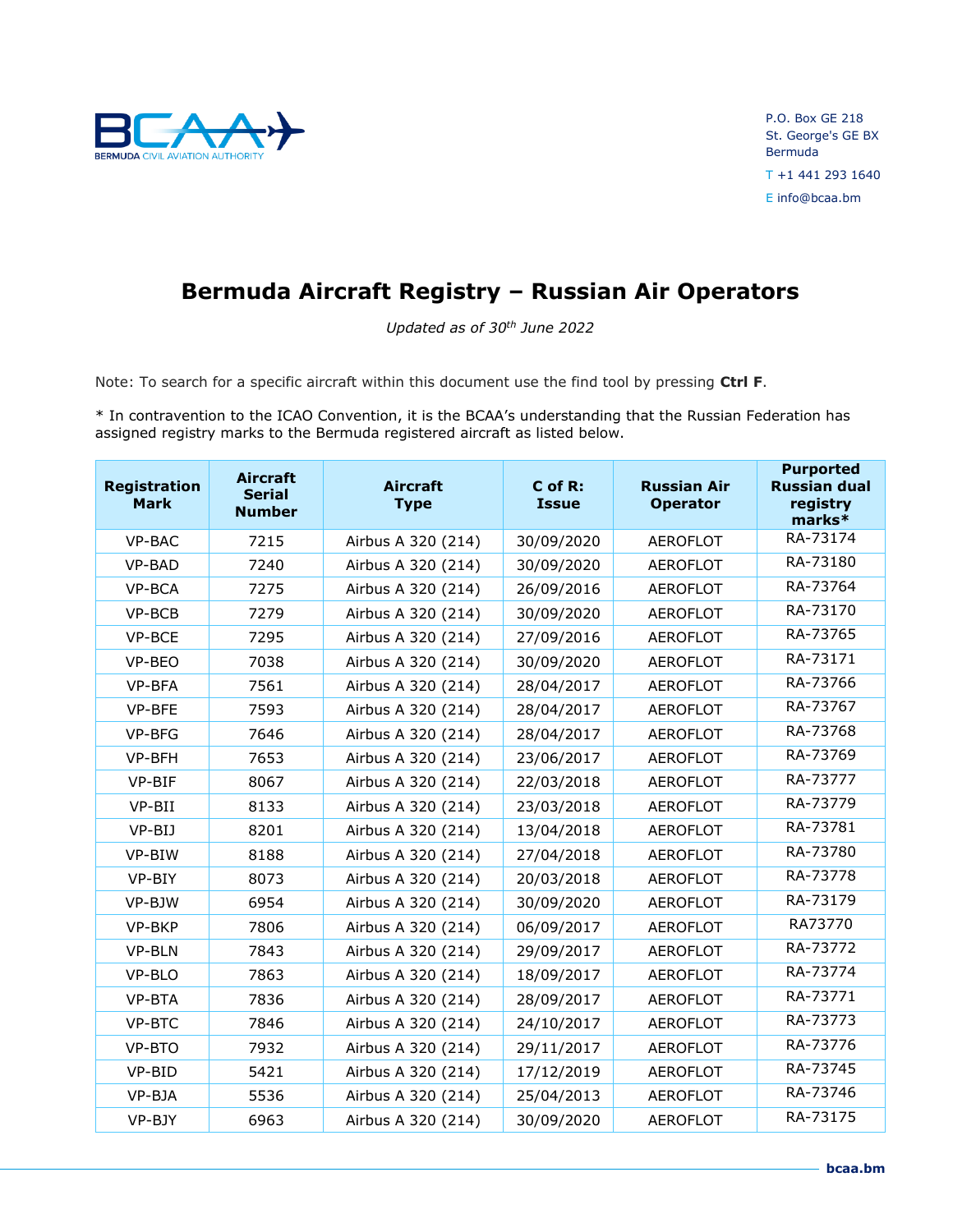|               |       |                    |            |                 | 2        |
|---------------|-------|--------------------|------------|-----------------|----------|
| VP-BLL        | 5572  | Airbus A 320 (214) | 17/12/2019 | <b>AEROFLOT</b> | RA-73748 |
| VP-BNL        | 5580  | Airbus A 320 (214) | 23/01/2020 | <b>AEROFLOT</b> | RA-73750 |
| VQ-BEJ        | 4160  | Airbus A 320 (214) | 05/09/2018 | <b>AEROFLOT</b> |          |
| VQ-BHL        | 4453  | Airbus A 320 (214) | 12/11/2021 | <b>AEROFLOT</b> | RA-73737 |
| VQ-BHN        | 4498  | Airbus A 320 (214) | 12/11/2021 | <b>AEROFLOT</b> | RA-73739 |
| VQ-BIU        | 4684  | Airbus A 320 (214) | 16/11/2021 | <b>AEROFLOT</b> | RA-73743 |
| VQ-BIW        | 4579  | Airbus A 320 (214) | 10/11/2021 | <b>AEROFLOT</b> | RA-73740 |
| VQ-BKU        | 4835  | Airbus A 320 (214) | 10/11/2021 | <b>AEROFLOT</b> | RA-73744 |
| VQ-BSL        | 6060  | Airbus A 320 (214) | 17/04/2014 | <b>AEROFLOT</b> | RA-73761 |
| VP-BLH        | 5565  | Airbus A 320 (214) | 03/04/2013 | <b>AEROFLOT</b> | RA-73747 |
| VP-BLP        | 5578  | Airbus A 320 (214) | 17/04/2013 | <b>AEROFLOT</b> | RA-73749 |
| VP-BLR        | 5585  | Airbus A 320 (214) | 23/04/2013 | <b>AEROFLOT</b> | RA-73752 |
| VP-BNT        | 5614  | Airbus A 320 (214) | 28/05/2013 | <b>AEROFLOT</b> | RA-73753 |
| VP-BTI        | 5873  | Airbus A 320 (214) | 17/12/2019 | <b>AEROFLOT</b> | RA-73754 |
| VP-BTJ        | 7902  | Airbus A 320 (214) | 16/11/2017 | <b>AEROFLOT</b> | RA-73775 |
| VQ-BKT        | 4712  | Airbus A 320 (214) | 29/04/2019 | <b>AEROFLOT</b> | RA-73176 |
| VQ-BPU        | 5921  | Airbus A 320 (214) | 16/01/2014 | <b>AEROFLOT</b> | RA-73755 |
| VQ-BPV        | 5970  | Airbus A 320 (214) | 11/02/2014 | <b>AEROFLOT</b> | RA-73756 |
| VQ-BPW        | 5982  | Airbus A 320 (214) | 21/02/2014 | <b>AEROFLOT</b> | RA-73758 |
| VQ-BRW        | 5974  | Airbus A 320 (214) | 24/10/2018 | <b>AEROFLOT</b> | RA-73757 |
| VQ-BSG        | 6017  | Airbus A 320 (214) | 25/10/2018 | <b>AEROFLOT</b> | RA-73194 |
| VQ-BSI        | 6043  | Airbus A 320 (214) | 11/04/2014 | <b>AEROFLOT</b> | RA-73759 |
| VQ-BSJ        | 6044  | Airbus A 320 (214) | 17/12/2019 | <b>AEROFLOT</b> | RA-73760 |
| VQ-BST        | 6071  | Airbus A 320 (214) | 15/05/2014 | <b>AEROFLOT</b> | RA-73762 |
| VQ-BSU        | 6090  | Airbus A 320 (214) | 17/12/2019 | <b>AEROFLOT</b> | RA-73763 |
| <b>VP-BRG</b> | 10180 | Airbus A320-251    | 31/05/2021 | <b>AEROFLOT</b> | RA-73732 |
| VP-BPM        | 10258 | Airbus A320-251N   | 30/06/2021 | <b>AEROFLOT</b> | RA-73733 |
| VP-BPQ        | 10126 | Airbus A320-251N   | 14/05/2021 | <b>AEROFLOT</b> | RA-73730 |
| VP-BPR        | 10167 | Airbus - A320-251N | 27/05/2021 | <b>AEROFLOT</b> | RA-73731 |
| VP-BSF        | 10481 | Airbus A320-251N   | 02/06/2021 | <b>AEROFLOT</b> | RA-73734 |
| VP-BSN        | 10525 | Airbus A320-251N   | 19/08/2021 | <b>AEROFLOT</b> | RA-73735 |
| VP-BPP        | 10193 | Airbus A321-251Nx  | 26/05/2021 | <b>AEROFLOT</b> | RA-73703 |
| VP-BXT        | 10595 | Airbus A321-251NX  | 22/07/2021 | <b>AEROFLOT</b> | RA-73705 |
| VP-BJX        | 6945  | Airbus A321-211    | 04/08/2016 | <b>AEROFLOT</b> | RA-73713 |
| VQ-BTT        | 8363  | Airbus A321-211    | 24/07/2018 | <b>AEROFLOT</b> | RA-73166 |
| VP-BRC        | 10314 | Airbus A321-251NX  | 26/05/2021 | <b>AEROFLOT</b> | RA-73704 |
| VP-BAE        | 7193  | Airbus A321-211    | 03/08/2016 | AEROFLOT        | RA-73718 |
| VP-BAF        | 7202  | Airbus A321-211    | 25/08/2016 | <b>AEROFLOT</b> | RA-73719 |
| VP-BAV        | 7037  | Airbus A321-211    | 30/03/2016 | <b>AEROFLOT</b> |          |
| VP-BAX        | 7084  | Airbus A321-211    | 20/05/2016 | <b>AEROFLOT</b> |          |
| VP-BAY        | 7255  | Airbus A321-211    | 09/09/2016 | <b>AEROFLOT</b> | RA-73720 |
| VP-BAZ        | 7300  | Airbus A321-211    | 28/09/2016 | <b>AEROFLOT</b> | RA-73721 |
| VP-BEA        | 6678  | Airbus A321-211    | 23/09/2016 | <b>AEROFLOT</b> |          |
| VP-BEE        | 6726  | Airbus A-321 -211  | 29/09/2016 | <b>AEROFLOT</b> | RA-73710 |
|               |       |                    |            |                 |          |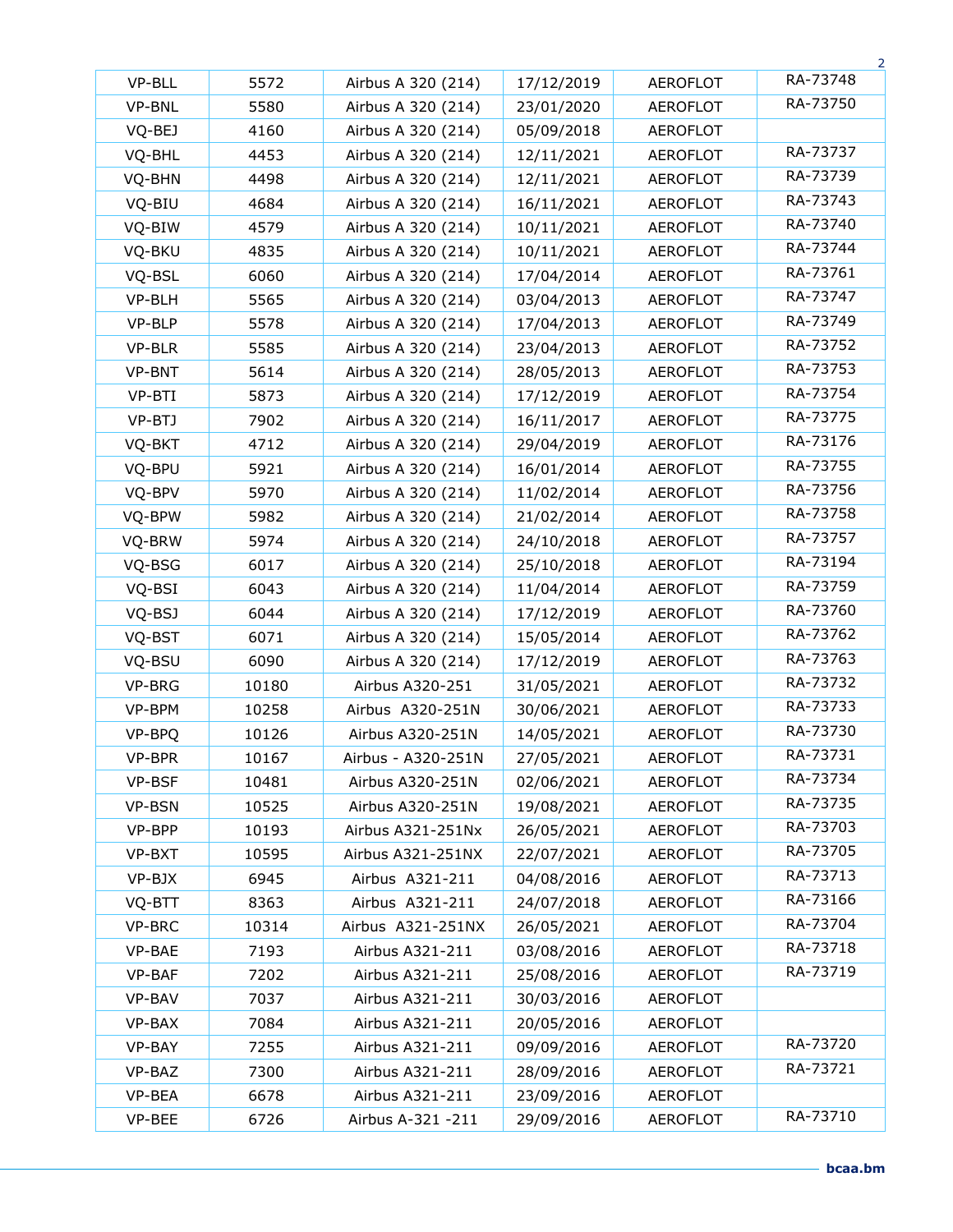|        |       |                    |            |                 | 3        |
|--------|-------|--------------------|------------|-----------------|----------|
| VP-BEG | 6756  | Airbus A321-211    | 15/09/2016 | <b>AEROFLOT</b> | RA-73711 |
| VP-BES | 6817  | Airbus A321-211    | 19/09/2016 | <b>AEROFLOT</b> | RA-73712 |
| VP-BEW | 7072  | Airbus A321-211    | 04/08/2016 | <b>AEROFLOT</b> | RA-73715 |
| VP-BFF | 7645  | Airbus A321-211    | 12/05/2017 | <b>AEROFLOT</b> | RA-73722 |
| VP-BFK | 7667  | Airbus A321-211    | 08/06/2017 | <b>AEROFLOT</b> | RA-73723 |
| VP-BFQ | 7678  | Airbus A321-211    | 19/05/2017 | <b>AEROFLOT</b> | RA-73724 |
| VP-BFX | 7749  | Airbus A-321 211   | 07/07/2017 | <b>AEROFLOT</b> | RA-73725 |
| VP-BKI | 7137  | Airbus A321-211    | 03/08/2016 | <b>AEROFLOT</b> | RA-73717 |
| VP-BKJ | 8147  | Airbus A321-211    | 28/02/2018 | <b>AEROFLOT</b> | RA-73178 |
| VP-BKQ | 7801  | Airbus A321-211    | 15/08/2017 | <b>AEROFLOT</b> | RA-73727 |
| VP-BKR | 7782  | Airbus A321-211    | 21/09/2017 | <b>AEROFLOT</b> | RA-73726 |
| VP-BKZ | 8205  | Airbus A321-211    | 22/03/2018 | <b>AEROFLOT</b> | RA-73161 |
| VP-BTH | 7878  | Airbus A321-211    | 26/10/2017 | <b>AEROFLOT</b> | RA-73728 |
| VP-BTK | 7934  | Airbus A321-211    | 06/02/2018 | <b>AEROFLOT</b> | RA-73729 |
| VQ-BTU | 8378  | Airbus A321-211    | 17/07/2018 | <b>AEROFLOT</b> | RA-73177 |
| VP-BOC | 5720  | Airbus A321-211    | 13/09/2018 | <b>AEROFLOT</b> | RA-73165 |
| VP-BOE | 5755  | Airbus A321-211    | 13/09/2018 | <b>AEROFLOT</b> | RA-73162 |
| VP-BTG | 5790  | Airbus A321-211    | 13/09/2018 | <b>AEROFLOT</b> | RA-73163 |
| VP-BTL | 5881  | Airbus A321-211    | 13/09/2018 | <b>AEROFLOT</b> | RA-73160 |
| VP-BTR | 5913  | Airbus A321-211    | 13/09/2018 | <b>AEROFLOT</b> | RA-73164 |
| VQ-BEA | 4058  | Airbus A321-211    | 19/12/2019 | <b>AEROFLOT</b> | RA-73706 |
| VQ-BED | 4074  | Airbus A321-211    | 20/12/2019 | <b>AEROFLOT</b> | RA-73707 |
| VQ-BEG | 4116  | Airbus A321-211    | 12/12/2019 | <b>AEROFLOT</b> | RA-73708 |
| VQ-BMV | 1284  | Airbus A330-343    | 30/06/2013 | <b>AEROFLOT</b> | RA-73701 |
| VQ-BMX | 1299  | Airbus A330-343    | 29/04/2019 | <b>AEROFLOT</b> | RA-73159 |
| VQ-BMY | 1301  | Airbus A330-343    | 23/11/2016 | <b>AEROFLOT</b> | RA-73702 |
| VQ-BNS | 1264  | Airbus A330-343    | 28/09/2017 | <b>AEROFLOT</b> | RA-73700 |
| VP-BXC | 437   | Airbus A350-941    | 15/06/2021 | <b>AEROFLOT</b> | RA-73152 |
| VP-BXD | 429   | Airbus - A350-941  | 28/06/2021 | <b>AEROFLOT</b> | RA-73153 |
| VP-BXP | 441   | Airbus - A350-941  | 29/06/2021 | <b>AEROFLOT</b> | RA-73151 |
| VP-BYF | 466   | Airbus - A350-941  | 22/02/2022 | AEROFLOT        | RA-73156 |
| VQ-BFY | 383   | Airbus - A350-941  | 27/02/2020 | AEROFLOT        | RA-73157 |
| VQ-BFZ | 414   | Airbus A350-941    | 27/05/2021 | <b>AEROFLOT</b> | RA-73155 |
| VP-BXA | 428   | Airbus - A-350-941 | 27/05/2021 | <b>AEROFLOT</b> | RA-73154 |
| VP-BRH | 41196 | Boeing 737 - 8LJ   | 30/10/2013 | <b>AEROFLOT</b> | RA-73115 |
| VP-BRR | 41197 | Boeing 737 - 8LJ   | 10/12/2013 | <b>AEROFLOT</b> | RA-73116 |
| VP-BZA | 41198 | Boeing 737 - 8LJ   | 17/01/2014 | <b>AEROFLOT</b> | RA-73118 |
| VP-BCG | 41217 | Boeing 737-800     | 30/03/2016 | <b>AEROFLOT</b> | RA-73095 |
| VP-BGG | 41222 | Boeing 737-800     | 18/07/2016 | <b>AEROFLOT</b> | RA-73096 |
| VP-BGI | 41223 | Boeing 737-800     | 09/08/2016 | <b>AEROFLOT</b> | RA-73097 |
| VP-BGN | 41225 | Boeing 737-800     | 26/09/2016 | <b>AEROFLOT</b> | RA-73098 |
| VP-BZB | 41199 | Boeing 737-800     | 09/05/2014 | AEROFLOT        | RA-73119 |
| VQ-BWB | 41209 | Boeing 737-800     | 29/06/2015 | <b>AEROFLOT</b> | RA-73124 |
| VQ-BWE | 41213 | Boeing 737-800     | 09/11/2015 | AEROFLOT        | RA-73127 |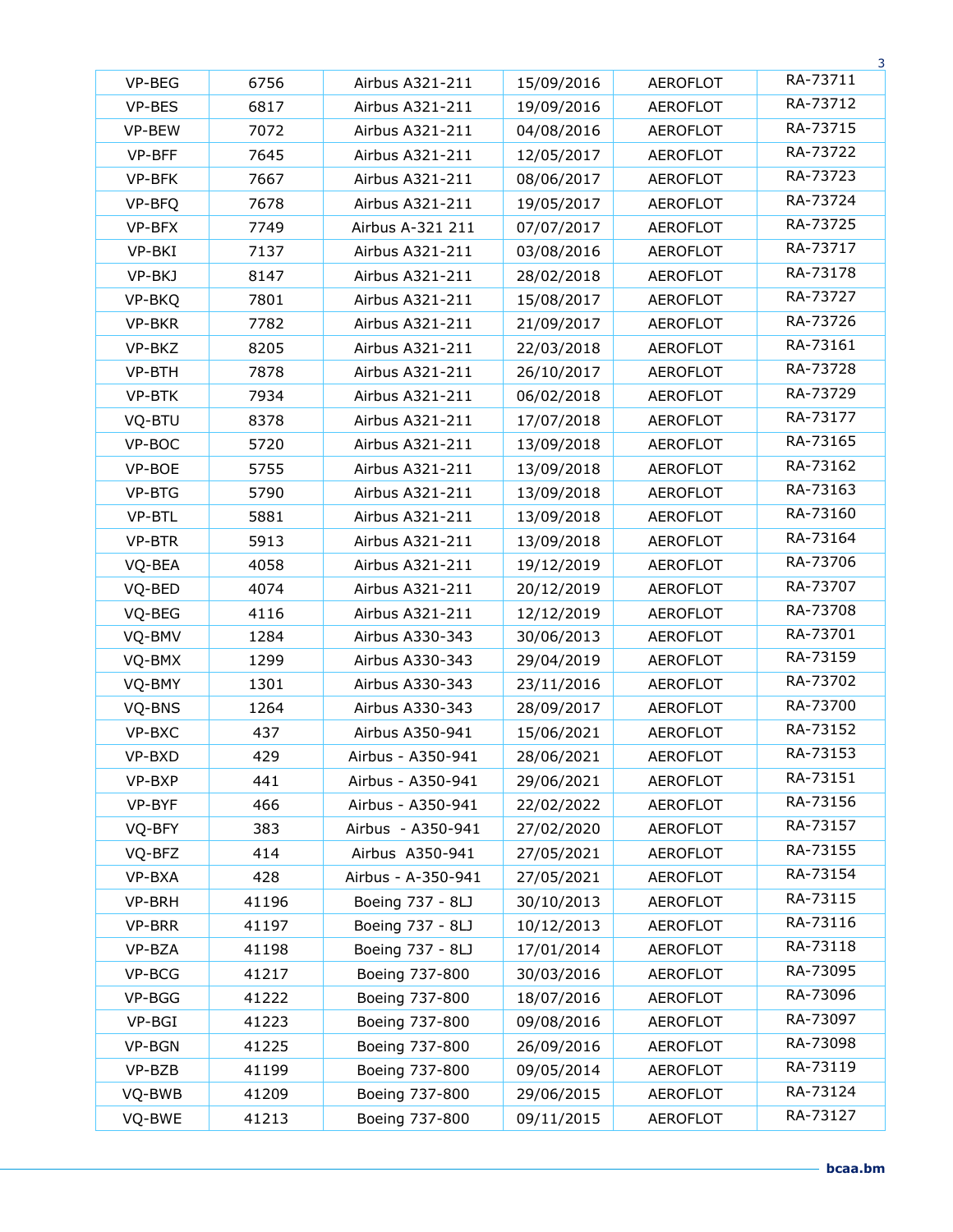|        |       |                     |            |                 | 4        |
|--------|-------|---------------------|------------|-----------------|----------|
| VQ-BWF | 41214 | Boeing 737-800      | 08/12/2015 | <b>AEROFLOT</b> | RA-73126 |
| VQ-BWC | 41210 | Boeing 737-800      | 13/07/2015 | <b>AEROFLOT</b> | RA-73125 |
| VQ-BWD | 41211 | Boeing 737-800      | 03/08/2015 | <b>AEROFLOT</b> | RA-73128 |
| VP-BCD | 41215 | Boeing 737-800      | 21/01/2016 | <b>AEROFLOT</b> | RA-73093 |
| VP-BKA | 41239 | Boeing 737-800      | 22/09/2017 | <b>AEROFLOT</b> | RA-73099 |
| VP-BKE | 41240 | Boeing 737-800      | 11/10/2017 | <b>AEROFLOT</b> | RA-73129 |
| VP-BKF | 44440 | Boeing 737-800      | 18/10/2017 | <b>AEROFLOT</b> | RA-73100 |
| VP-BMB | 41231 | Boeing 737-800      | 07/02/2017 | <b>AEROFLOT</b> | RA-73103 |
| VP-BMD | 44443 | Boeing 737-800      | 27/03/2017 | <b>AEROFLOT</b> | RA-73104 |
| VP-BMI | 44433 | Boeing 737-800      | 30/03/2017 | <b>AEROFLOT</b> | RA-73105 |
| VP-BML | 44434 | Boeing 737-800      | 10/04/2017 | <b>AEROFLOT</b> | RA-73106 |
| VP-BMM | 44439 | Boeing 737-800      | 17/04/2017 | <b>AEROFLOT</b> | RA-73107 |
| VP-BMO | 41233 | Boeing 737-800      | 01/08/2017 | <b>AEROFLOT</b> | RA-73108 |
| VP-BNC | 41234 | Boeing 737-800      | 28/08/2017 | <b>AEROFLOT</b> | RA-73109 |
| VP-BNP | 44438 | Boeing 737-800      | 14/08/2017 | <b>AEROFLOT</b> | RA-73110 |
| VP-BNQ | 44432 | Boeing 737-800      | 20/06/2017 | <b>AEROFLOT</b> | RA-73111 |
| VP-BPF | 44436 | Boeing 737-800      | 09/08/2017 | <b>AEROFLOT</b> | RA-73113 |
| VQ-BHB | 41218 | Boeing 737-800      | 23/01/2018 | <b>AEROFLOT</b> | RA-73120 |
| VP-BCF | 41216 | Boeing 737-800      | 11/02/2016 | <b>AEROFLOT</b> | RA-73094 |
| VP-BKK | 41243 | Boeing 737-800      | 30/11/2017 | <b>AEROFLOT</b> | RA-73102 |
| VP-BKN | 44441 | Boeing 737-800      | 21/11/2017 | <b>AEROFLOT</b> | RA-73101 |
| VP-BSB | 44442 | Boeing 737-800      | 20/12/2017 | <b>AEROFLOT</b> | RA-73117 |
| VP-BON | 41200 | Boeing 737-800      | 08/09/2014 | <b>AEROFLOT</b> | RA-73112 |
| VP-BRF | 41195 | Boeing 737-800      | 24/09/2013 | <b>AEROFLOT</b> | RA-73114 |
| VQ-BVO | 41203 | Boeing 737-800      | 30/01/2015 | <b>AEROFLOT</b> | RA-73121 |
| VQ-BVP | 41204 | Boeing 737-800      | 24/02/2015 | <b>AEROFLOT</b> | RA-73122 |
| VQ-BWA | 41207 | Boeing 737-800      | 30/04/2015 | <b>AEROFLOT</b> | RA-73123 |
| VP-BGC | 41680 | Boeing 777          | 25/02/2013 | <b>AEROFLOT</b> | RA-73139 |
| VP-BGD | 41681 | Boeing 777          | 28/03/2013 | <b>AEROFLOT</b> | RA-73138 |
| VP-BGF | 41686 | Boeing 777          | 26/04/2013 | <b>AEROFLOT</b> | RA-73137 |
| VP-BFC | 65312 | Boeing 777          | 29/09/2021 | AEROFLOT        | RA-73141 |
| VP-BGB | 41679 | Boeing 777          | 01/02/2013 | <b>AEROFLOT</b> | RA-73140 |
| VP-BHA | 65307 | Boeing 777          | 18/12/2019 | <b>AEROFLOT</b> | RA-73150 |
| VP-BPG | 41693 | Boeing - B777-300ER | 28/06/2017 | <b>AEROFLOT</b> | RA-73147 |
| VQ-BFK | 65308 | Boeing - B777-300ER | 29/03/2019 | <b>AEROFLOT</b> | RA-73158 |
| VQ-BFL | 65309 | Boeing - B777-300ER | 29/03/2019 | <b>AEROFLOT</b> | RA-73146 |
| VQ-BFN | 65310 | Boeing - B777-300ER | 15/02/2021 | AEROFLOT        | RA-73143 |
| VQ-BFO | 65311 | Boeing - B777-300ER | 29/09/2021 | <b>AEROFLOT</b> | RA-73142 |
| VQ-BIL | 41692 | Boeing 777-300ER    | 25/08/2016 | <b>AEROFLOT</b> | RA-73148 |
| VQ-BQB | 41687 | Boeing B777-300ER   | 29/01/2014 | <b>AEROFLOT</b> | RA-73136 |
| VQ-BQC | 41688 | Boeing B777-300ER   | 20/02/2014 | <b>AEROFLOT</b> | RA-73130 |
| VQ-BQD | 41682 | Boeing - B777-300ER | 27/03/2014 | <b>AEROFLOT</b> | RA-73131 |
| VQ-BQE | 41683 | Boeing B777-300ER   | 09/04/2014 | <b>AEROFLOT</b> | RA-73132 |
| VQ-BQF | 41684 | Boeing B777-300ER   | 14/05/2014 | <b>AEROFLOT</b> | RA-73133 |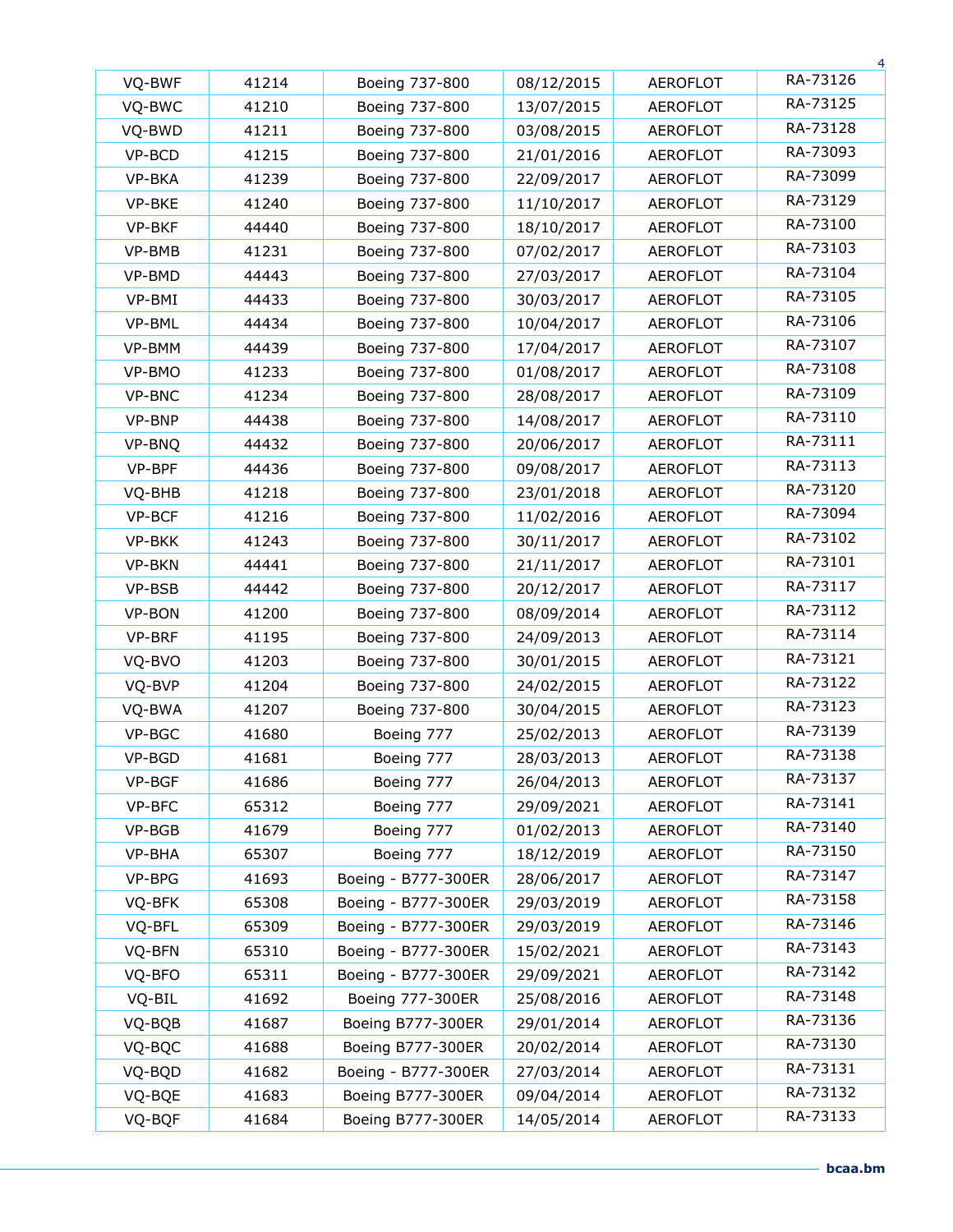| VQ-BQG | 41689 | Boeing B777-300ER   | 30/05/2014 | <b>AEROFLOT</b>                        | RA-73134 |
|--------|-------|---------------------|------------|----------------------------------------|----------|
| VQ-BQM | 41694 | B777-300ER          | 22/03/2016 | <b>AEROFLOT</b>                        | RA-73149 |
| VQ-BUA | 41685 | Boeing 777-300      | 08/06/2019 | <b>AEROFLOT</b>                        | RA-73135 |
| VQ-BUB | 41690 | Boeing 777-300      | 08/06/2019 | <b>AEROFLOT</b>                        | RA-73144 |
| VQ-BUC | 41691 | Boeing 777-300      | 08/06/2019 | <b>AEROFLOT</b>                        | RA-73145 |
| VQ-BGZ | 37580 | Boeing 747          | 26/01/2017 | AIRBRIDGE<br><b>CARGO</b>              |          |
| VQ-BLQ | 37581 | Boeing 747          | 01/10/2021 | AIRBRIDGE<br><b>CARGO</b>              |          |
| VQ-BLR | 37668 | Boeing 747          | 26/01/2017 | AIRBRIDGE<br><b>CARGO</b>              |          |
| VQ-BWW | 35233 | Boeing 747          | 06/02/2015 | AIRBRIDGE<br><b>CARGO</b>              |          |
| VP-BIK | 35421 | Boeing 747-400F     | 27/07/2017 | AIRBRIDGE<br><b>CARGO</b>              |          |
| VP-BIG | 35420 | Boeing 747-400F     | 27/07/2017 | AIRBRIDGE<br><b>CARGO</b>              |          |
| VP-BBL | 63378 | Boeing 747-8        | 25/01/2021 | AIRBRIDGE<br><b>CARGO</b>              |          |
| VP-BJS | 63787 | Boeing 747-8        | 19/02/2019 | AIRBRIDGE<br><b>CARGO</b>              |          |
| VP-BIN | 60119 | <b>Boeing 747-8</b> | 03/02/2020 | AIRBRIDGE<br><b>CARGO</b>              |          |
| VQ-BFU | 60117 | Boeing 747-8        | 29/06/2018 | AIRBRIDGE<br><b>CARGO</b>              |          |
| VQ-BRH | 37669 | Boeing 747-8        | 23/07/2019 | AIRBRIDGE<br><b>CARGO</b>              |          |
| VQ-BRJ | 37670 | Boeing 747-8        | 23/07/2019 | AIRBRIDGE<br><b>CARGO</b>              |          |
| VP-BBY | 63781 | Boeing 747-8        | 15/09/2017 | AIRBRIDGE<br><b>CARGO</b>              |          |
| VP-BBP | 63695 | Boeing 747-8        | 03/04/2016 | AIRBRIDGE<br><b>CARGO</b>              |          |
| VQ-BVR | 60687 | Boeing 747-8        | 10/10/2014 | AIRBRIDGE<br><b>CARGO</b><br>AIRBRIDGE |          |
| VQ-BAO | 66625 | Boeing - 777F       | 05/08/2020 | <b>CARGO</b>                           |          |
| VP-BCJ | 28663 | Boeing 737 - 46Q    | 20/12/2018 | <b>ATRAN</b>                           |          |
| VP-BCK | 28758 | Boeing 737 - 46Q    | 20/12/2018 | <b>ATRAN</b>                           |          |
| VQ-BVF | 29001 | Boeing 737 - 53C    | 30/11/2017 | <b>ATRAN</b>                           |          |
| VQ-BFD | 33547 | Boeing 737-800      | 01/09/2021 | <b>ATRAN</b>                           |          |
| VQ-BFX | 33717 | Boeing 737-800      | 14/05/2021 | <b>ATRAN</b>                           |          |
| VQ-BFR | 33548 | Boeing 737-800      | 29/04/2021 | <b>ATRAN</b>                           |          |
| VQ-BFS | 32616 | Boeing 737-800      | 18/12/2018 | <b>ATRAN</b>                           |          |
| VQ-BFP | 33718 | Boeing 737-800      | 17/09/2021 | <b>ATRAN</b>                           |          |
| VQ-BFT | 33419 | Boeing 737-800      | 27/09/2019 | <b>ATRAN</b>                           |          |
| VP-BDM | 2069  | Airbus A 319-111    | 19/04/2016 | <b>AURORA</b>                          |          |
| VP-BDN | 2072  | Airbus A319-111     | 26/08/2016 | <b>AURORA</b>                          |          |
| VP-BUK | 3281  | Airbus A 319-111    | 31/01/2022 | <b>AURORA</b>                          |          |
| VP-BUN | 3298  | Airbus A 319-111    | 31/01/2022 | <b>AURORA</b>                          |          |
| VP-BUO | 3336  | Airbus A 319-111    | 31/01/2022 | AURORA                                 |          |
| VP-BWA | 2052  | Airbus A 319-111    | 13/04/2016 | AURORA                                 |          |
| VP-BWK | 2222  | Airbus A 319-111    | 03/10/2016 | <b>AURORA</b>                          |          |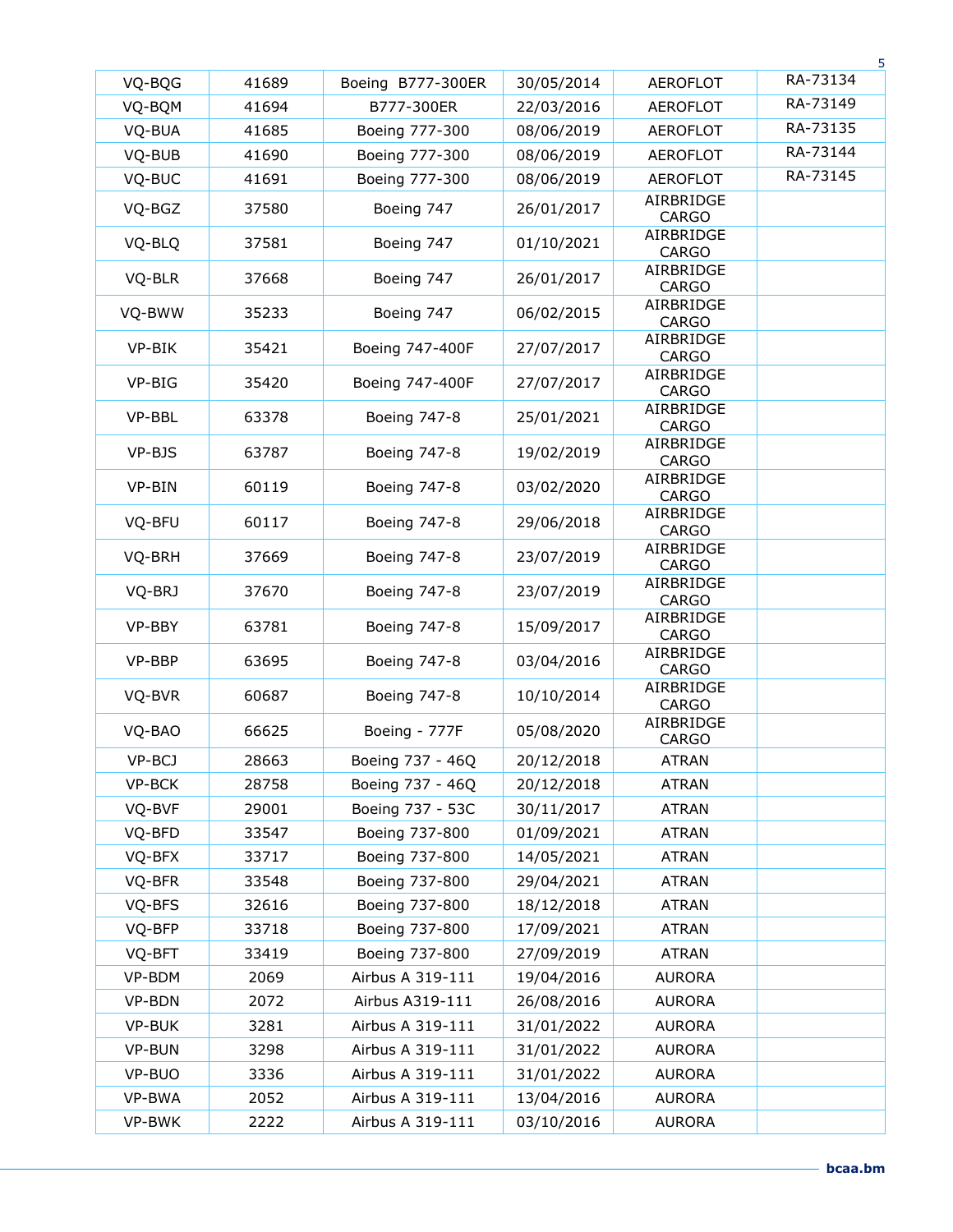|        |          |                   |            |                 | 6        |
|--------|----------|-------------------|------------|-----------------|----------|
| VP-BWL | 2243     | Airbus A 319-111  | 03/10/2016 | <b>AURORA</b>   |          |
| VQ-BBD | 3838     | Airbus A-319-111  | 03/10/2016 | <b>AURORA</b>   |          |
| VQ-BKK | 25731    | Boeing 757-200    | 12/07/2018 | AVIASTAR-TU     |          |
| VQ-BCB | 27056    | Boeing 757-200    | 22/02/2021 | AVIASTAR-TU     |          |
| VQ-BBU | 25696    | Boeing 757-200    | 13/12/2018 | AVIASTAR-TU     |          |
| VQ-BSX | 27053    | Boeing 757-200    | 16/11/2021 | AVIASTAR-TU     |          |
| VQ-BON | 27054    | Boeing 757-200    | 23/04/2021 | AVIASTAR-TU     |          |
| VQ-BAL | 28226    | Boeing 737-800    | 07/03/2018 | <b>AZUR AIR</b> |          |
| VP-BPB | 28484    | Boeing 757-200    | 30/11/2016 | <b>AZUR AIR</b> |          |
| VP-BYC | 30338    | Boeing 757-200    | 10/03/2017 | <b>AZUR AIR</b> |          |
| VP-BRA | 27477    | Boeing 767-33AER  | 04/03/2019 | <b>AZUR AIR</b> |          |
| VQ-BEN | 28140    | Boeing 767-33AER  | 22/02/2019 | <b>AZUR AIR</b> |          |
| VQ-BEO | 28141    | Boeing 767-33AER  | 09/05/2019 | <b>AZUR AIR</b> |          |
| VP-BXW | 27618    | Boeing 767-3Q8ER  | 25/11/2020 | <b>AZUR AIR</b> |          |
| VQ-BUO | 27909    | Boeing 767-33AER  | 29/10/2018 | <b>AZUR AIR</b> |          |
| VQ-BUP | 28043    | Boeing 767-33AER  | 28/10/2016 | <b>AZUR AIR</b> |          |
| VQ-BZA | 32728    | Boeing 777-300    | 17/02/2020 | <b>AZUR AIR</b> |          |
| VQ-BZF | 35300    | Boeing 777-300    | 16/09/2021 | <b>AZUR AIR</b> |          |
| VP-BZU | 35715    | Boeing 737-900    | 31/05/2019 | <b>IKAR</b>     | RA-73344 |
| VP-BZV | 35718    | Boeing 737-900    | 30/10/2018 | <b>IKAR</b>     | RA-73343 |
| VQ-BTQ | 28207    | Boeing 767- 300ER | 01/04/2015 | <b>IKAR</b>     |          |
| VP-BOY | 29435    | Boeing 767-3G5ER  | 26/02/2014 | <b>IKAR</b>     |          |
| VP-BMC | 30301    | Boeing - 767-3Q8  | 26/02/2014 | <b>IKAR</b>     |          |
| VP-BJF | 32703    | Boeing 777-200    | 18/01/2021 | <b>IKAR</b>     |          |
| VP-BZJ | 19000259 | Embraer 190       | 27/07/2018 | <b>IKAR</b>     |          |
| VP-BZC | 19000461 | Embraer 190       | 23/04/2018 | <b>IKAR</b>     | RA-02739 |
| VP-BZG | 19000263 | Embraer 190       | 18/05/2018 | <b>IKAR</b>     | RA-02740 |
| VP-BZI | 19000230 | Embraer 190       | 01/08/2018 | <b>IKAR</b>     | RA-02743 |
| VP-BZD | 19000481 | ERJ 190 Series    | 12/06/2018 | <b>IKAR</b>     |          |
| VP-BZH | 19000264 | ERJ 190 Series    | 04/06/2018 | <b>IKAR</b>     | RA-02741 |
| VQ-BML | 7650     | Bombardier CL 600 | 06/09/2019 | <b>IRAERO</b>   |          |
| VP-BUU | 39069    | Boeing 737-800    | 05/02/2021 | Izhavia         |          |
| VQ-BBQ | 40242    | Boeing 737-8K5    | 28/06/2021 | Izhavia         |          |
| VP-BOS | 7523     | Airbus A320-251N  | 08/04/2021 | Smartavia       | RA-73663 |
| VP-BOZ | 7581     | Airbus A320-251N  | 25/05/2021 | Smartavia       |          |
| VP-BZZ | 29363    | Boeing 737-700    | 21/09/2018 | Smartavia       |          |
| VQ-BBI | 35785    | Boeing 737-700    | 30/05/2019 | Smartavia       | RA-73651 |
| VQ-BBV | 36817    | Boeing 737-800    | 16/04/2019 | Smartavia       | RA-73654 |
| VQ-BBW | 36818    | Boeing 737-800    | 16/04/2019 | Smartavia       |          |
| VQ-BBY | 36819    | Boeing 737-800    | 16/04/2019 | Smartavia       | RA-73660 |
| VP-BAB | 39420    | Boeing 737-800    | 16/03/2020 | Smartavia       |          |
| VP-BAM | 39424    | Boeing 737-800    | 09/12/2020 | Smartavia       |          |
| VP-BBD | 39063    | Boeing 737-800    | 11/10/2019 | Smartavia       |          |
| VP-BEV | 30681    | Boeing 737-800    | 08/04/2019 | Smartavia       | RA-73659 |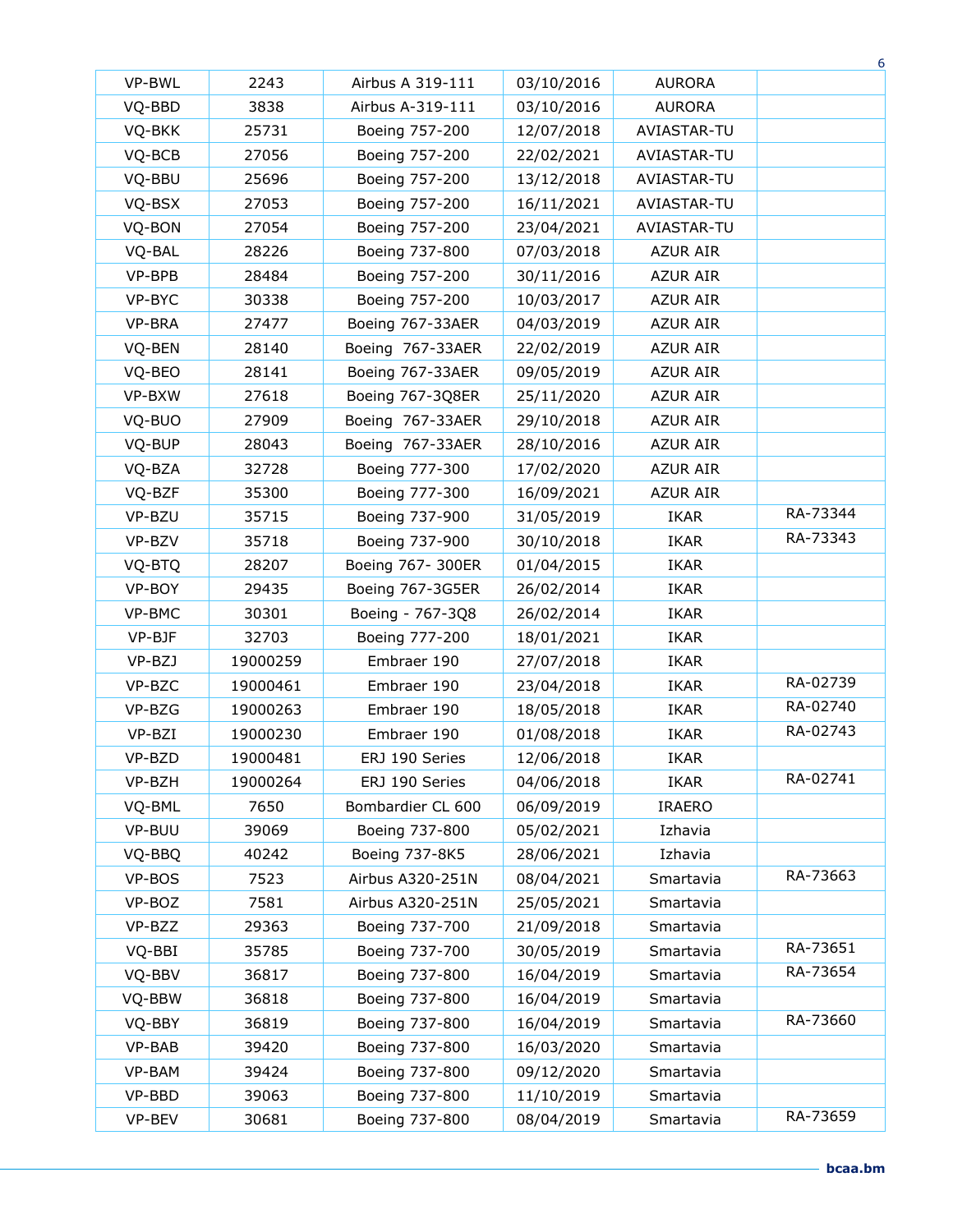|        |       |                      |            |                 | 7        |
|--------|-------|----------------------|------------|-----------------|----------|
| VQ-BEE | 32797 | Boeing 737-800       | 31/05/2019 | Smartavia       |          |
| VP-BCC | 30665 | Boeing 737-800       | 04/09/2020 | Smartavia       |          |
| VQ-BKR | 33559 | Boeing 737-8AS       | 03/08/2020 | <b>NORDSTAR</b> | RA-73254 |
| VQ-BNG | 37747 | Boeing 737-800       | 17/12/2019 | <b>NORDSTAR</b> | RA-73256 |
| VQ-BVW | 34990 | Boeing 737-800       | 05/06/2020 | <b>NORDSTAR</b> | RA-73251 |
| VQ-BDN | 32905 | Boeing 737-800       | 09/06/2017 | <b>NORDSTAR</b> | RA-73257 |
| VQ-BDO | 3206  | Boeing 737-800       | 09/06/2017 | <b>NORDSTAR</b> | RA-73258 |
| VQ-BQT | 33561 | Boeing 737-800       | 17/05/2019 | <b>NORDSTAR</b> | RA-73252 |
| VQ-BAA | 36813 | Boeing 737-800       | 31/07/2019 | <b>NORDSTAR</b> | RA-73253 |
| VQ-BPM | 33812 | Boeing 737-800       | 03/08/2020 | <b>NORDSTAR</b> | RA-73255 |
| VQ-BRT | 7674  | Airbus 321-231       | 23/05/2017 | NORDWIND        |          |
| VQ-BRO | 3575  | Airbus A321-231      | 22/08/2018 | NORDWIND        | RA-73271 |
| VQ-BJC | 7694  | Airbus A321-253N     | 09/06/2021 | NORDWIND        |          |
| VQ-BJD | 8085  | Airbus A321-253N     | 30/06/2021 | NORDWIND        | RA-73323 |
| VQ-BOD | 1233  | Airbus A321-211      | 01/03/2019 | NORDWIND        |          |
| VQ-BOE | 1219  | Airbus A321-211      | 01/03/2019 | NORDWIND        | RA-73273 |
| VP-BGH | 3034  | Airbus A321-211      | 27/11/2019 | NORDWIND        | RA-73324 |
| VP-BRD | 3120  | Airbus A321-211      | 26/02/2014 | <b>NORDWIND</b> |          |
| VQ-BRL | 3458  | Airbus A-321-231     | 31/01/2022 | NORDWIND        |          |
| VP-BUH | 1351  | Airbus A330 - 300    | 26/07/2021 | <b>NORDWIND</b> |          |
| VP-BUJ | 1391  | Airbus A330 - 300    | 18/10/2021 | NORDWIND        |          |
| VP-BUC | 635   | Airbus A330-243      | 01/03/2021 | NORDWIND        | RA-73270 |
| VP-BUM | 1361  | Airbus A330-302      | 18/06/2021 | NORDWIND        |          |
| VP-BUP | 1370  | Airbus A330-302      | 28/06/2021 | NORDWIND        |          |
| VP-BUA | 979   | Airbus A330-223      | 22/06/2018 | <b>NORDWIND</b> | RA-73328 |
| VP-BSK | 35984 | Boeing 737 - 737-800 | 08/12/2017 | NORDWIND        | RA-73316 |
| VP-BSO | 40874 | Boeing 737 - 737-800 | 24/05/2018 | NORDWIND        | RA-73317 |
| VP-BDW | 35700 | Boeing 737-800       | 12/10/2021 | <b>NORDWIND</b> | RA-73313 |
| VP-BDP | 40309 | Boeing 737-800       | 22/06/2021 | NORDWIND        | RA-73311 |
| VP-BDQ | 40311 | Boeing 737-800       | 22/06/2021 | NORDWIND        | RA-73312 |
| VQ-BVY | 32841 | Boeing 737-800       | 18/04/2019 | NORDWIND        | RA-73321 |
| VP-BSP | 40872 | Boeing 737-800       | 30/06/2017 | NORDWIND        | RA-73318 |
| VQ-BDC | 42059 | Boeing 737-800       | 17/02/2017 | NORDWIND        | RA-73319 |
| VP-BSC | 40233 | Boeing 737-800       | 09/08/2019 | NORDWIND        | RA-73314 |
| VP-BSE | 40236 | Boeing 737-800       | 09/08/2019 | NORDWIND        | RA-73315 |
| VP-BOW | 30040 | Boeing 737-800       | 03/12/2018 | NORDWIND        | RA-73269 |
| VP-BJG | 32718 | Boeing 777 - 2Q8ER   | 06/04/2018 | NORDWIND        |          |
| VP-BJJ | 32719 | Boeing 777 - 2Q8ER   | 28/05/2018 | NORDWIND        | RA-73347 |
| VQ-BJA | 28520 | Boeing 777-200ER     | 16/05/2018 | NORDWIND        | RA-73340 |
| VP-BJH | 28533 | Boeing 777-212       | 12/06/2017 | NORDWIND        | RA-73341 |
| VP-BJL | 32639 | Boeing 777-300ER     | 30/08/2017 | NORDWIND        | RA-73342 |
| VP-BJO | 32640 | Boeing 777-300ER     | 26/10/2017 | NORDWIND        | RA-73847 |
| VP-BFB | 41219 | Boeing 737-800       | 27/02/2018 | <b>POBEDA</b>   | RA-73238 |
| VQ-BHC | 41220 | Boeing 737-800       | 10/04/2018 | POBEDA          | RA-73239 |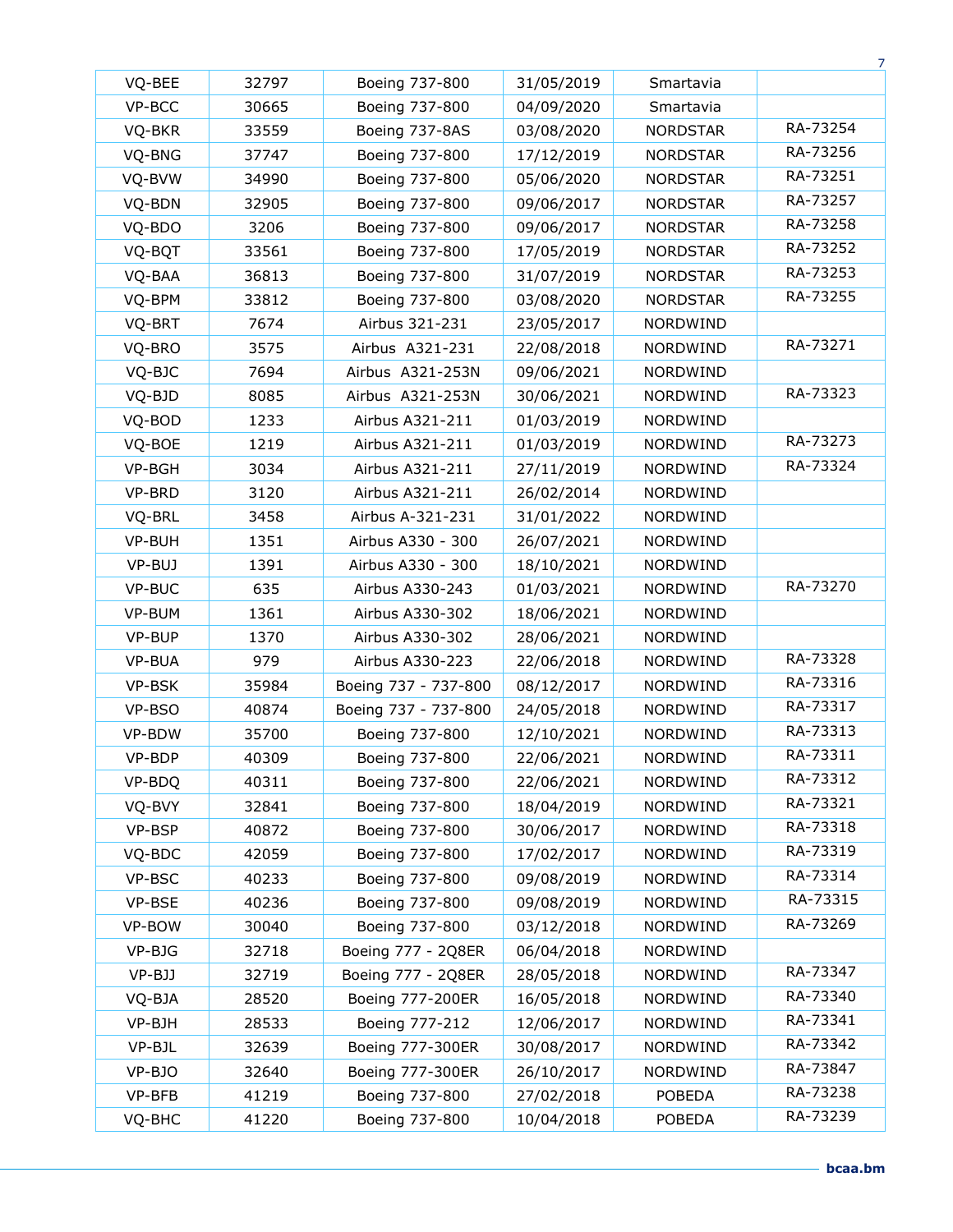|        |       |                   |            |                 | 8        |
|--------|-------|-------------------|------------|-----------------|----------|
| VQ-BHD | 41221 | Boeing 737-800    | 18/04/2018 | <b>POBEDA</b>   | RA-73240 |
| VQ-BHQ | 41226 | Boeing 737-800    | 20/06/2018 | <b>POBEDA</b>   | RA-73241 |
| VQ-BHR | 41230 | Boeing 737-800    | 20/08/2018 | <b>POBEDA</b>   | RA-73245 |
| VQ-BHT | 41235 | Boeing 737-800    | 25/10/2018 | <b>POBEDA</b>   | RA-73246 |
| VQ-BHU | 41229 | Boeing 737-800    | 17/12/2018 | <b>POBEDA</b>   | RA-73244 |
| VQ-BHV | 41237 | Boeing 737-800    | 20/11/2018 | <b>POBEDA</b>   | RA-73247 |
| VQ-BHW | 41241 | Boeing 737-800    | 23/10/2018 | <b>POBEDA</b>   | RA-73249 |
| VQ-BHX | 41242 | Boeing 737-800    | 30/11/2018 | <b>POBEDA</b>   | RA-73250 |
| VP-BGR | 41228 | Boeing 737-800    | 22/11/2016 | <b>POBEDA</b>   | RA-73243 |
| VP-BOD | 41238 | Boeing 737-800    | 27/07/2017 | <b>POBEDA</b>   | RA-73248 |
| VP-BOH | 41244 | Boeing 737-800    | 22/12/2017 | <b>POBEDA</b>   | RA-73234 |
| VP-BPJ | 61800 | Boeing 737-800    | 20/10/2017 | <b>POBEDA</b>   | RA-73306 |
| VP-BPK | 61788 | Boeing 737-800    | 09/11/2017 | <b>POBEDA</b>   | RA-73302 |
| VP-BPL | 61789 | Boeing 737-800    | 14/11/2017 | <b>POBEDA</b>   | RA-73303 |
| VP-BPS | 61801 | Boeing 737-800    | 28/11/2017 | <b>POBEDA</b>   | RA-73307 |
| VP-BPT | 63405 | Boeing 737-800    | 15/02/2018 | <b>POBEDA</b>   | RA-73308 |
| VP-BPU | 61792 | Boeing 737-800    | 29/03/2018 | <b>POBEDA</b>   | RA-73304 |
| VP-BPV | 61793 | Boeing 737-800    | 01/05/2018 | <b>POBEDA</b>   | RA-73305 |
| VP-BPX | 63409 | Boeing 737-800    | 30/05/2018 | <b>POBEDA</b>   | RA-73309 |
| VP-BQB | 64862 | Boeing 737-800    | 27/08/2018 | <b>POBEDA</b>   | RA-73225 |
| VP-BQC | 64863 | Boeing 737-800    | 19/09/2018 | <b>POBEDA</b>   | RA-73226 |
| VP-BQE | 64864 | Boeing 737-800    | 29/10/2018 | <b>POBEDA</b>   | RA-73227 |
| VP-BQG | 64865 | Boeing 737-800    | 30/11/2018 | <b>POBEDA</b>   | RA-73228 |
| VP-BQH | 64866 | Boeing 737-800    | 17/01/2019 | <b>POBEDA</b>   | RA-73229 |
| VP-BQJ | 64867 | Boeing 737-800    | 31/01/2019 | <b>POBEDA</b>   | RA-73230 |
| VP-BQM | 64868 | Boeing 737-800    | 28/03/2019 | <b>POBEDA</b>   | RA-73231 |
| VP-BQQ | 64869 | Boeing 737-800    | 29/03/2019 | <b>POBEDA</b>   | RA-73232 |
| VQ-BTE | 39441 | Boeing 737-800    | 29/09/2014 | <b>POBEDA</b>   | RA-73296 |
| VQ-BTG | 41992 | Boeing 737-800    | 13/05/2014 | <b>POBEDA</b>   | RA-73299 |
| VQ-BTS | 41991 | Boeing 737-800    | 13/11/2015 | <b>POBEDA</b>   | RA-73298 |
| VP-BGQ | 41227 | Boeing 737-800    | 15/09/2016 | <b>POBEDA</b>   | RA-73242 |
| VQ-BTH | 39947 | Boeing 737-800    | 17/12/2019 | <b>POBEDA</b>   | RA-73330 |
| VQ-BTI | 39948 | Boeing 737-800    | 10/12/2014 | <b>POBEDA</b>   | RA-73297 |
| VQ-BTJ | 39950 | Boeing 737-800    | 17/12/2019 | POBEDA          | RA-73301 |
| VQ-BWG | 41205 | Boeing 737-800    | 23/02/2016 | <b>POBEDA</b>   | RA-73235 |
| VQ-BWH | 41206 | Boeing 737-800    | 13/03/2015 | <b>POBEDA</b>   | RA-73236 |
| VQ-BWI | 41208 | Boeing 737-800    | 04/06/2015 | <b>POBEDA</b>   | RA-73237 |
| VQ-BAW | 43666 | Boeing 737-800    | 29/04/2015 | <b>POBEDA</b>   | RA-73295 |
| VQ-BTD | 43664 | Boeing 737-800    | 21/11/2014 | <b>POBEDA</b>   | RA-73294 |
| VP-BVT | 2107  | Airbus A320 - 231 | 19/08/2020 | <b>REDWINGS</b> |          |
| VP-BWY | 2193  | Airbus A320 - 232 | 08/07/2019 | <b>REDWINGS</b> |          |
| VP-BWZ | 2084  | Airbus A320 - 232 | 13/06/2019 | REDWINGS        |          |
| VP-BRQ | 2793  | Airbus A321       | 01/06/2018 | <b>REDWINGS</b> |          |
| VP-BVW | 1950  | Airbus A321       | 23/04/2021 | <b>REDWINGS</b> |          |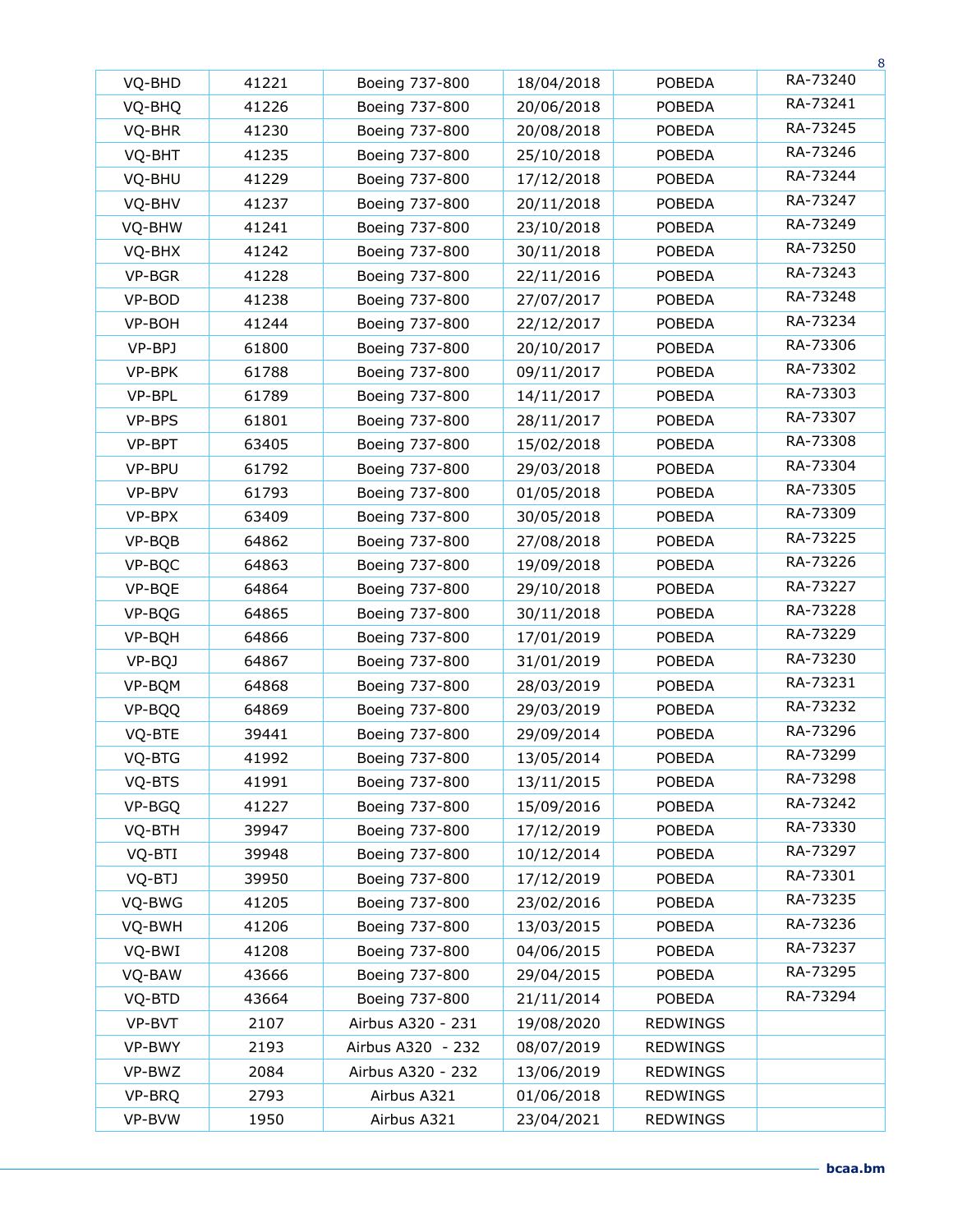|        |       |                    |            |                 | 9        |
|--------|-------|--------------------|------------|-----------------|----------|
| VP-BRW | 1554  | Airbus A321 - 211  | 20/11/2019 | REDWINGS        |          |
| VP-BRM | 802   | Airbus A321-231    | 06/12/2018 | <b>REDWINGS</b> |          |
| VP-BRS | 1843  | Airbus A321-231    | 07/12/2021 | <b>REDWINGS</b> |          |
| VP-BER | 2730  | Airbus A-321-231   | 15/04/2019 | <b>REDWINGS</b> |          |
| VP-BIQ | 1890  | Airbus A 319       | 01/07/2019 | <b>ROSSIYA</b>  | RA-73222 |
| VP-BIT | 1761  | Airbus A 319       | 01/07/2019 | ROSSIYA         | RA-73204 |
| VP-BNJ | 2241  | Airbus A 319-111   | 15/04/2016 | <b>ROSSIYA</b>  | RA-73212 |
| VP-BQK | 3179  | Airbus A 319 -111  | 18/12/2017 | <b>ROSSIYA</b>  | RA-73219 |
| VP-BWG | 2093  | Airbus A 319 -111  | 23/02/2016 | ROSSIYA         | RA-73220 |
| VP-BWJ | 2179  | Airbus A 319 -111  | 23/02/2016 | ROSSIYA         | RA-73205 |
| VQ-BAQ | 1560  | Airbus A 319 -111  | 02/07/2019 | ROSSIYA         | RA-73221 |
| VQ-BAR | 1488  | Airbus A 319 -111  | 27/06/2019 | ROSSIYA         | RA-73202 |
| VQ-BAS | 1863  | Airbus A 319 -111  | 10/07/2019 | <b>ROSSIYA</b>  | RA-73199 |
| VQ-BAT | 1876  | Airbus A 319 -111  | 27/06/2019 | <b>ROSSIYA</b>  | RA-73206 |
| VQ-BAU | 1851  | Airbus A 319 -111  | 01/07/2019 | <b>ROSSIYA</b>  | RA-73200 |
| VQ-BAV | 1743  | Airbus A 319 -111  | 27/06/2019 | <b>ROSSIYA</b>  | RA-73201 |
| VQ-BBA | 3794  | Airbus A 319 -111  | 30/12/2019 | <b>ROSSIYA</b>  | RA-73198 |
| VQ-BCO | 3942  | Airbus A 319 -111  | 30/12/2019 | ROSSIYA         | RA-73186 |
| VQ-BCP | 3998  | Airbus A 319 -111  | 20/12/2019 | <b>ROSSIYA</b>  | RA-73216 |
| VQ-BOX | 2465  | Airbus A 319 -111  | 23/04/2019 | <b>ROSSIYA</b>  | RA-73203 |
| VP-BIU | 649   | Airbus A319-114)   | 02/07/2019 | ROSSIYA         | RA-73210 |
| VP-BIV | 3065  | Airbus A319-115    | 26/02/2014 | ROSSIYA         | RA-73215 |
| VP-BWH | 2151  | Airbus A 320 (214) | 20/01/2017 | <b>ROSSIYA</b>  | RA-73207 |
| VP-BWI | 2163  | Airbus A 320 (214) | 20/01/2017 | <b>ROSSIYA</b>  | RA-73214 |
| VP-BZQ | 3627  | Airbus A 320 (214) | 31/01/2022 | <b>ROSSIYA</b>  | RA-73197 |
| VP-BZR | 3640  | Airbus A 320 (214) | 07/12/2016 | <b>ROSSIYA</b>  | RA-73217 |
| VQ-BRV | 5967  | Airbus A 320 (214) | 17/12/2019 | ROSSIYA         | RA-73196 |
| VQ-BSE | 5989  | Airbus A 320 (214) | 03/03/2014 | <b>ROSSIYA</b>  | RA-73213 |
| VQ-BSH | 6022  | Airbus A 320 (214) | 17/12/2019 | ROSSIYA         | RA-73195 |
| VP-BOA | 41232 | Boeing 737-800     | 30/05/2017 | ROSSIYA         | RA-73211 |
| VP-BOB | 41236 | Boeing 737-800     | 23/06/2017 | <b>ROSSIYA</b>  | RA-73209 |
| VP-BOI | 41224 | Boeing 737-800     | 08/06/2018 | <b>ROSSIYA</b>  | RA-73223 |
| VQ-BSR | 33622 | Boeing 737-800     | 31/05/2019 | ROSSIYA         | RA-73191 |
| VQ-BSS | 33602 | Boeing 737-800     | 18/06/2019 | ROSSIYA         | RA-73193 |
| VQ-BUE | 34900 | Boeing 737-800     | 03/07/2019 | <b>ROSSIYA</b>  | RA-73188 |
| VQ-BUF | 34897 | Boeing 737-800     | 12/08/2019 | ROSSIYA         | RA-73192 |
| VQ-BVU | 41202 | Boeing 737-800     | 18/12/2014 | ROSSIYA         | RA-73189 |
| VQ-BVV | 41201 | Boeing 737-800     | 10/11/2014 | <b>ROSSIYA</b>  | RA-73187 |
| VQ-BWJ | 41212 | Boeing 737-800     | 23/02/2016 | ROSSIYA         | RA-73190 |
| VP-BUS | 44435 | Boeing 737-800     | 09/12/2016 | ROSSIYA         | RA-73208 |
| VQ-BPX | 35278 | Boeing 737-800     | 03/06/2019 | ROSSIYA         | RA-73218 |
| VQ-BNR | 35710 | Boeing 737-9GPER   | 10/02/2022 | ROYAL FLIGHT    |          |
| VQ-BGN | 38820 | Boeing 737-800     | 14/06/2019 | ROYAL FLIGHT    |          |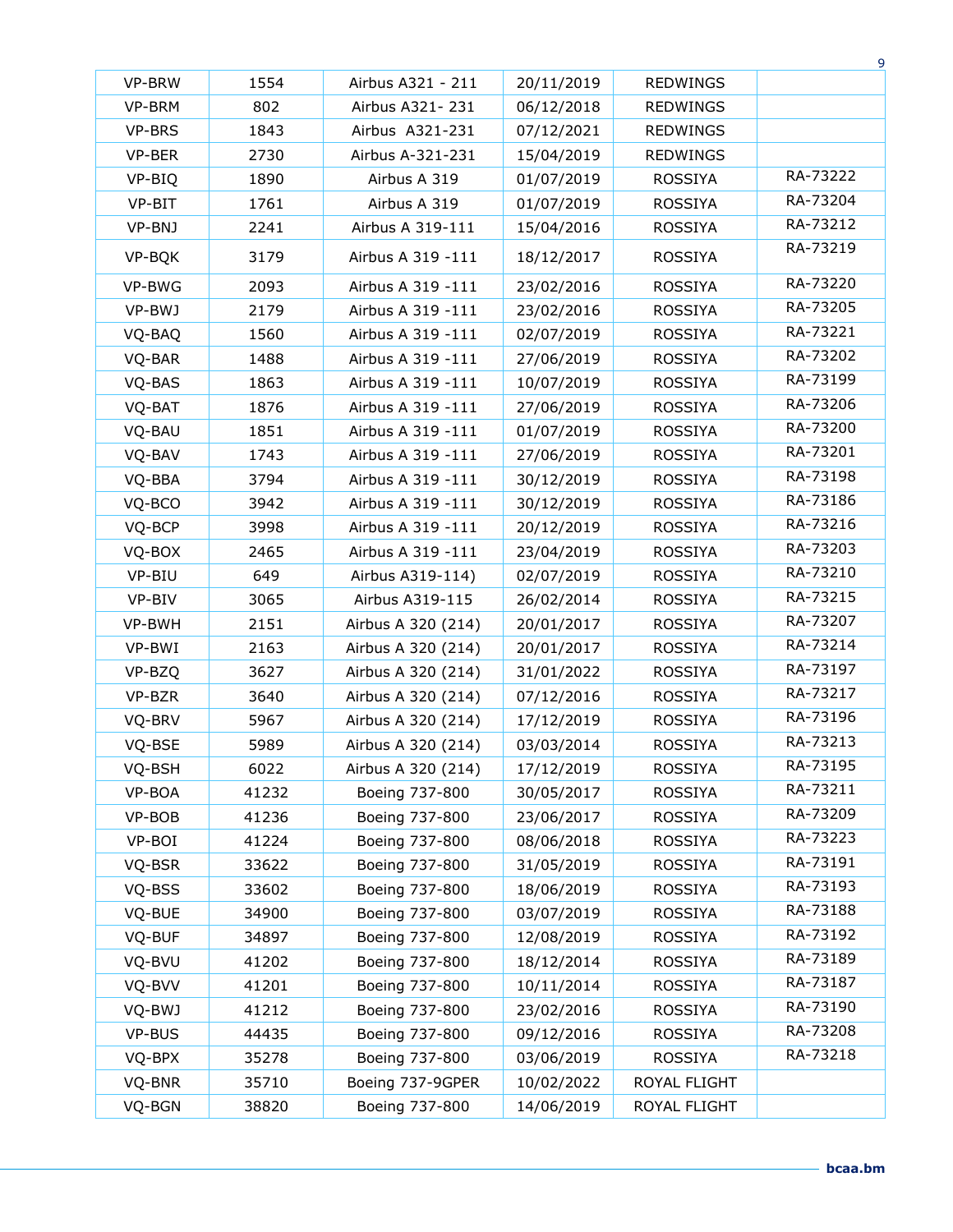|        |          |                            |            |                | $10\,$   |
|--------|----------|----------------------------|------------|----------------|----------|
| VQ-BTR | 28171    | Boeing 757-200             | 20/03/2014 | ROYAL FLIGHT   |          |
| VP-BLB | 30319    | Boeing 757-200             | 07/02/2017 | ROYAL FLIGHT   |          |
| VQ-BGL | 32708    | Boeing 777-300             | 29/04/2019 | ROYAL FLIGHT   |          |
| VQ-BMT | 9373     | BD700-1A11                 | 22/06/2021 | <b>RUSJET</b>  |          |
| VP-BNB | 14501128 | EMB-135 Legacy             | 01/06/2021 | <b>RUSJET</b>  |          |
| VP-BMN | 7179     | CL600-2B19                 | 19/12/2017 | <b>RUSLINE</b> |          |
| VQ-BIX | 7546     | CL-600-2B19                | 20/12/2017 | <b>RUSLINE</b> |          |
| VQ-BFB | 7637     | Bombardier CL 600-<br>2B19 | 16/01/2018 | <b>RUSLINE</b> |          |
| VQ-BFF | 7470     | Bombardier CL 600          | 18/12/2017 | <b>RUSLINE</b> |          |
| VQ-BFI | 7671     | Bombardier CL-600          | 12/12/2017 | <b>RUSLINE</b> |          |
| VP-BNM | 7296     | Bombardier CRJ100          | 11/04/2019 | <b>RUSLINE</b> |          |
| VP-BNO | 7222     | Bombardier CRJ100          | 11/04/2019 | <b>RUSLINE</b> |          |
| VP-BVK | 7408     | Bombardier CRJ100          | 18/12/2017 | <b>RUSLINE</b> |          |
| VQ-BNA | 7473     | CRJ-100                    | 11/04/2019 | <b>RUSLINE</b> |          |
| VQ-BNB | 7364     | CL-600                     | 19/12/2017 | <b>RUSLINE</b> |          |
| VQ-BNE | 7482     | CL-600                     | 19/12/2017 | <b>RUSLINE</b> |          |
| VQ-BND | 7483     | $CL-600$                   | 11/04/2019 | <b>RUSLINE</b> |          |
| VQ-BRB | 8367     | Airbus A 320-211)          | 20/09/2018 | S7             | RA-73431 |
| VP-BCP | 3473     | Airbus A 320 (214)         | 26/02/2014 | S7             | RA-73401 |
| VP-BCS | 3490     | Airbus A 320 (214)         | 26/02/2014 | S7             | RA-73419 |
| VP-BCZ | 3446     | Airbus A 320 (214)         | 26/02/2014 | S7             | RA-73418 |
| VP-BDT | 3494     | Airbus A 320 (214)         | 26/02/2014 | S7             | RA-73420 |
| VP-BOL | 6066     | Airbus A 320 (214)         | 17/12/2019 | S7             | RA-73183 |
| VP-BOM | 6171     | Airbus A 320 (214)         | 17/12/2019 | S7             | RA-73424 |
| VQ-BRC | 5106     | Airbus A 320 (214)         | 17/02/2020 | S7             | RA-73403 |
| VQ-BRD | 5031     | Airbus A 320 (214)         | 10/02/2020 | S7             | RA-73422 |
| VP-BHL | 2464     | Airbus A-319-114           | 02/07/2019 | S7             |          |
| VP-BHQ | 2641     | Airbus A-319-114           | 02/07/2019 | S7             |          |
| VP-BHK | 2373     | Airbus A-319 ACJ           | 02/07/2019 | S7             |          |
| VQ-BES | 4032     | Airbus A320                | 24/06/2019 | S7             | RA-73406 |
| VQ-BET | 4150     | Airbus A320                | 24/06/2021 | S7             | RA-73407 |
| VP-BWM | 8852     | Airbus A320 - 271N         | 24/04/2019 | S7             | RA-73448 |
| VQ-BDX | 10669    | Airbus A320 - 271N         | 14/12/2021 | S7             | RA-73464 |
| VQ-BWO | 10845    | Airbus A320 - 271N         | 21/12/2021 | S7             | RA-73466 |
| VQ-BYQ | 10731    | Airbus A320 - 271N         | 20/01/2022 | S7             |          |
| VQ-BPL | 5026     | Airbus A320                | 12/05/2020 | S7             | RA-73402 |
| VQ-BRG | 5134     | Airbus A320-200            | 14/02/2020 | S7             | RA-73423 |
| VP-BOG | 5559     | Airbus A 320 (214)         | 04/04/2013 | S7             | RA-73182 |
| VP-BOJ | 5607     | Airbus A 320 (214)         | 29/05/2013 | S7             | RA-73405 |
| VQ-BOA | 5001     | Airbus A 320 (214)         | 07/11/2018 | S7             | RA-73421 |
| VQ-BPN | 5167     | Airbus A 320 (214)         | 31/05/2012 | S7             | RA-73404 |
| VQ-BSC | 9590     | Airbus A320-271            | 17/03/2020 | S7             | RA-73460 |
| VP-BSH | 10374    | Airbus A320-271N           | 28/07/2021 | S7             | RA-73462 |
|        |          |                            |            |                |          |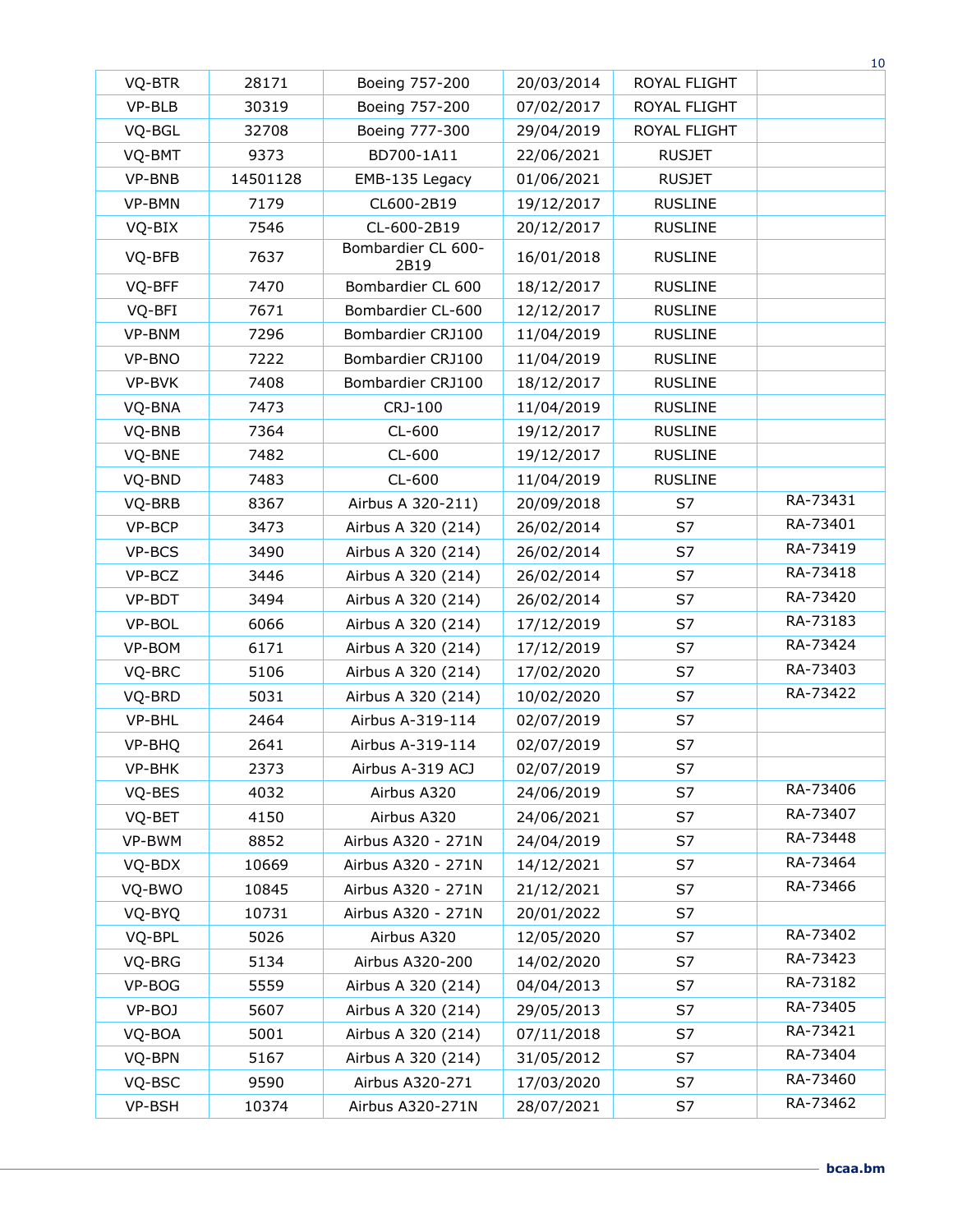|        |       |                   |            |    | 11       |
|--------|-------|-------------------|------------|----|----------|
| VP-BVI | 9423  | Airbus A320-271N  | 03/08/2020 | S7 | RA-73459 |
| VQ-BSD | 10016 | Airbus A320-271N  | 24/07/2020 | S7 | RA-73461 |
| VQ-BYT | 10413 | Airbus A320-271N  | 23/06/2021 | S7 | RA-73463 |
| VQ-BSF | 10139 | Airbus A320-271N  | 27/04/2021 | S7 | RA-73449 |
| VQ-BDW | 10540 | Airbus A321-271NX | 13/09/2021 | S7 | RA-73446 |
| VP-BSL | 10160 | Airbus A320 -271  | 21/04/2021 | S7 |          |
| VP-BSR | 10175 | Airbus A320 -271  | 27/04/2021 | S7 | RA-73450 |
| VQ-BQW | 2279  | Airbus A 319 -111 | 26/02/2014 | S7 |          |
| VP-BTB | 9486  | Airbus A320 -271  | 14/02/2020 | S7 | RA-73456 |
| VP-BTX | 9435  | Airbus A320 -271  | 21/09/2021 | S7 | RA-73428 |
| VP-BTY | 9502  | Airbus A320 -271  | 20/02/2020 | S7 | RA-73457 |
| VP-BVH | 9508  | Airbus A320 -271  | 17/09/2021 | S7 | RA-73429 |
| VP-BVJ | 9511  | Airbus A320 -271  | 31/01/2020 | S7 | RA-73458 |
| VP-BWB | 8775  | Airbus A320 -271  | 27/02/2019 | S7 |          |
| VP-BWC | 8787  | Airbus A320 -271  | 26/06/2020 | S7 | RA-73435 |
| VP-BWN | 8935  | Airbus A320 -271  | 17/06/2020 | S7 | RA-73452 |
| VP-BWT | 8890  | Airbus A320 -271  | 06/12/2021 | S7 | RA-73451 |
| VQ-BCF | 7629  | Airbus A320 -271  | 20/07/2017 | S7 | RA-73425 |
| VQ-BCH | 7671  | Airbus A320 -271  | 18/09/2017 | S7 | RA-73426 |
| VQ-BCK | 7731  | Airbus A320 -271  | 01/11/2017 | S7 | RA-73427 |
| VQ-BCR | 7812  | Airbus A320 -271  | 11/10/2017 | S7 |          |
| VQ-BDQ | 8142  | Airbus A320 -271  | 16/05/2018 | S7 |          |
| VQ-BGT | 8607  | Airbus A320 -271  | 11/06/2020 | S7 | RA-73433 |
| VQ-BRA | 8284  | Airbus A320 -271  | 06/06/2018 | S7 | RA-73430 |
| VQ-BRI | 8451  | Airbus A320 -271  | 17/08/2020 | S7 | RA-73432 |
| VQ-BTL | 9193  | Airbus A320 - 271 | 15/11/2021 | S7 | RA-73454 |
| VQ-BTO | 9140  | Airbus A320 -271  | 28/08/2019 | S7 | RA-73453 |
| VQ-BFJ | 6114  | Airbus A321-211   | 02/12/2020 | S7 | RA-73415 |
| VQ-BFQ | 6548  | Airbus A321-211   | 18/12/2020 | S7 | RA-73416 |
| VQ-BDI | 8103  | Airbus A321-271N  | 28/03/2019 | S7 | RA-73440 |
| VQ-BDU | 8088  | Airbus A321-271N  | 26/06/2018 | S7 | RA-73439 |
| VQ-BGR | 8571  | Airbus A321-271N  | 17/12/2018 | S7 | RA-73441 |
| VQ-BGU | 8620  | Airbus A321-271N  | 24/12/2018 | S7 | RA-73442 |
| VQ-BDV | 10494 | Airbus A321-271NX | 02/08/2021 | S7 | RA-73444 |
| VQ-BYI | 10307 | Airbus A321-271NX | 17/02/2022 | S7 | RA-73443 |
| VQ-BYJ | 10499 | Airbus A321-271NX | 29/10/2021 | S7 | RA-73445 |
| VQ-BQH | 3070  | Airbus A321-211   | 26/09/2013 | S7 | RA-73438 |
| VQ-BQI | 2726  | Airbus A321-211   | 26/02/2014 | S7 | RA-73437 |
| VQ-BQJ | 2076  | Airbus A321-211   | 13/12/2013 | S7 |          |
| VQ-BQK | 2064  | Airbus A321-211   | 22/11/2013 | S7 | RA-73436 |
| VP-BPC | 5919  | Airbus A321-211   | 12/05/2016 | S7 | RA-73414 |
| VP-BPO | 5779  | Airbus A321-211   | 31/05/2019 | S7 | RA-73413 |
| VQ-BRP | 41709 | Boeing 737-8LP    | 31/10/2018 | S7 | RA-73668 |
| VQ-BRR | 41836 | Boeing 737-8LP    | 31/10/2018 | S7 | RA-73669 |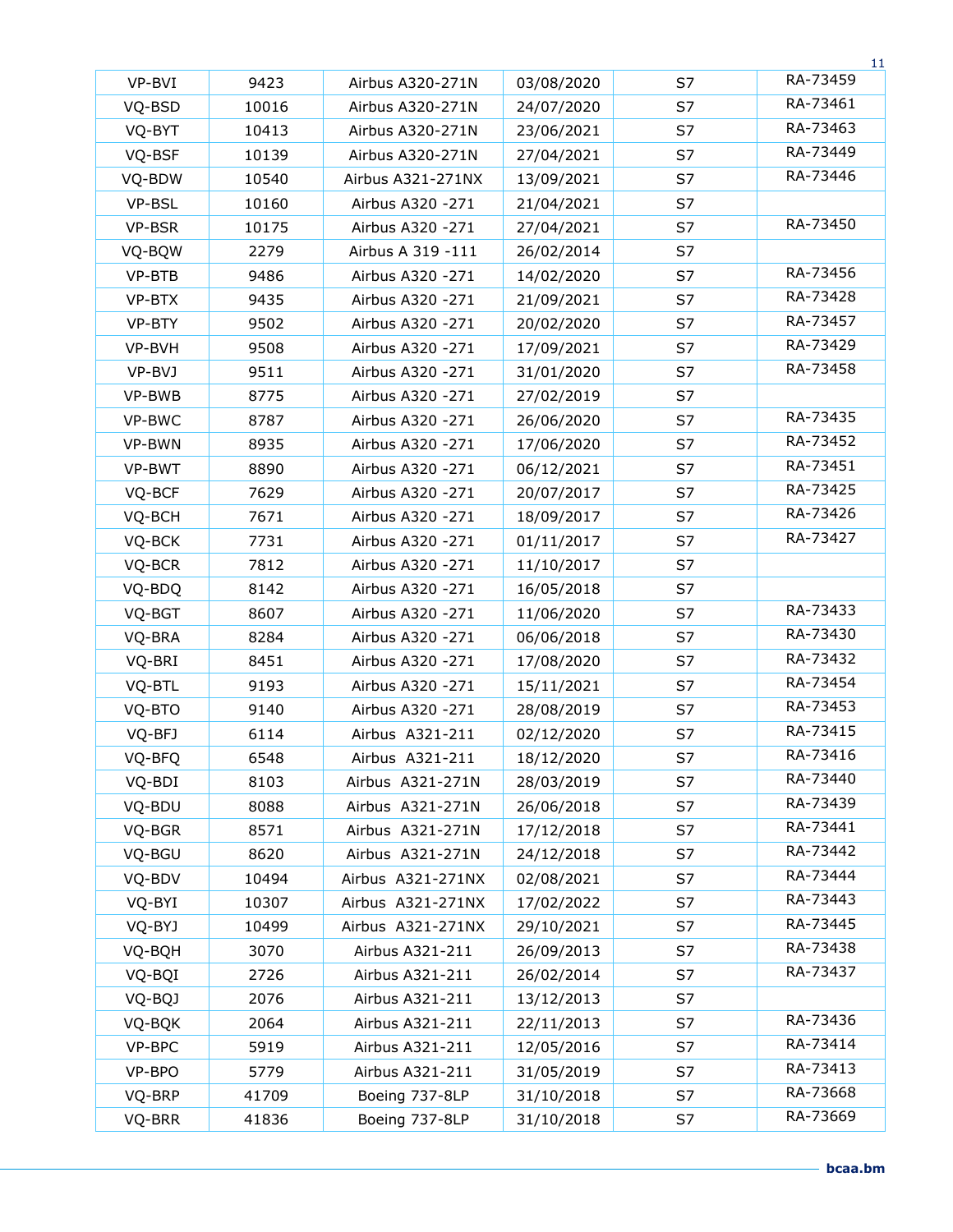|        |          |                    |            |               | 12       |
|--------|----------|--------------------|------------|---------------|----------|
| VQ-BVL | 41399    | Boeing 737 - 8GJ   | 29/06/2018 | S7            | RA-73410 |
| VQ-BRQ | 41710    | Boeing 737 -8LP    | 31/10/2018 | S7            | RA-73670 |
| VQ-BMG | 41841    | Boeing 737-800     | 31/10/2018 | S7            | RA-73672 |
| VP-BUL | 41707    | Boeing 737-800     | 31/10/2018 | S7            | RA-73667 |
| VP-BEM | 29939    | Boeing 737-800     | 10/02/2021 | S7            |          |
| VP-BEN | 33545    | Boeing 737-800     | 19/11/2020 | S7            |          |
| VQ-BKV | 37084    | Boeing 737-800     | 23/04/2021 | S7            | RA-73665 |
| VQ-BKW | 37085    | Boeing 737-800     | 23/04/2021 | S7            | RA-37664 |
| VQ-BVK | 41401    | Boeing 737-800     | 12/11/2014 | S7            | RA-73412 |
| VQ-BVM | 41400    | Boeing 737-800     | 29/06/2018 | S7            | RA-73411 |
| VP-BNG | 30640    | Boeing 737-800     | 31/01/2022 | S7            | RA-73409 |
| VP-BQD | 28239    | Boeing 737-800     | 28/08/2018 | S7            |          |
| VP-BND | 28245    | Boeing 737-800     | 16/12/2019 | S7            |          |
| VQ-BRK | 41708    | Boeing 737-800     | 31/10/2018 | S7            | RA-73671 |
| VP-BLD | 35283    | Boeing 737-800     | 04/04/2018 | S7            | RA-73359 |
| VP-BLE | 37159    | Boeing 737-800     | 04/04/2018 | S7            | RA-73360 |
| VP-BQF | 28243    | Boeing 737-800     | 24/08/2018 | S7            | RA-73447 |
| VQ-BGV | 44297    | Boeing B737-8      | 25/10/2018 | S7            |          |
| VQ-BGW | 43302    | Boeing B737-8      | 11/10/2018 | S7            |          |
| VQ-BBO | 17000013 | Embraer ERJ-170    | 21/04/2017 | S7            | RA-02860 |
| VQ-BYB | 17000015 | Embraer ERJ-170    | 12/06/2017 | S7            |          |
| VQ-BYC | 17000016 | Embraer ERJ-170    | 18/07/2017 | S7            |          |
| VQ-BYD | 17000021 | Embraer ERJ-170    | 12/10/2017 | S7            | RA-02863 |
| VQ-BYE | 17000028 | Embraer ERJ-170    | 23/11/2017 | S7            | RA-02864 |
| VQ-BYF | 17000030 | Embraer ERJ-170    | 10/08/2017 | S7            | RA-02865 |
| VQ-BYG | 17000031 | Embraer ERJ-170    | 18/10/2017 | S7            |          |
| VQ-BYH | 17000033 | Embraer ERJ-170    | 10/10/2017 | S7            | RA-02866 |
| VQ-BYK | 17000037 | Embraer ERJ-170    | 31/07/2017 | S7            |          |
| VQ-BYL | 17000038 | Embraer ERJ-170    | 06/12/2017 | S7            | RA-02867 |
| VQ-BYM | 17000040 | Embraer ERJ-170    | 08/03/2018 | S7            | RA-02868 |
| VQ-BYN | 17000041 | Embraer ERJ-170    | 31/01/2018 | S7            |          |
| VQ-BYR | 17000043 | Embraer ERJ-170    | 12/09/2017 | S7            | RA-02870 |
| VQ-BYS | 17000047 | Embraer ERJ-170    | 23/01/2018 | S7            |          |
| VQ-BYV | 17000048 | Embraer ERJ-170    | 12/12/2017 | S7            | RA-02872 |
| VQ-BYW | 17000049 | Embraer ERJ-170    | 09/04/2018 | S7            | RA-02745 |
| VQ-BYA | 17000012 | Embraer ERJ-170    | 02/06/2017 | S7            | RA-02859 |
| VP-BNF | 5011     | Gulfstream G550    | 17/11/2016 | S7            |          |
| VP-BBA | 7211     | CL600-2B19         | 23/11/2021 | <b>SIRIUS</b> |          |
| VQ-BFA | 7627     | Bombardier CL 600  | 12/12/2017 | <b>SIRIUS</b> |          |
| VP-BGP | 145516   | EMB-135 Legacy     | 26/08/2019 | <b>SIRIUS</b> |          |
| VP-BGV | 14500967 | EMB-135 Legacy     | 15/12/2016 | <b>SIRIUS</b> |          |
| VP-BGL | 14500961 | EMB-135 Legacy     | 24/01/2022 | <b>SIRIUS</b> |          |
| VP-BNW | 258855   | Hawker 850XP       | 09/11/2017 | <b>SIRIUS</b> |          |
| VQ-BCY | 1484     | Airbus A 320 (214) | 03/07/2015 | <b>URAL</b>   |          |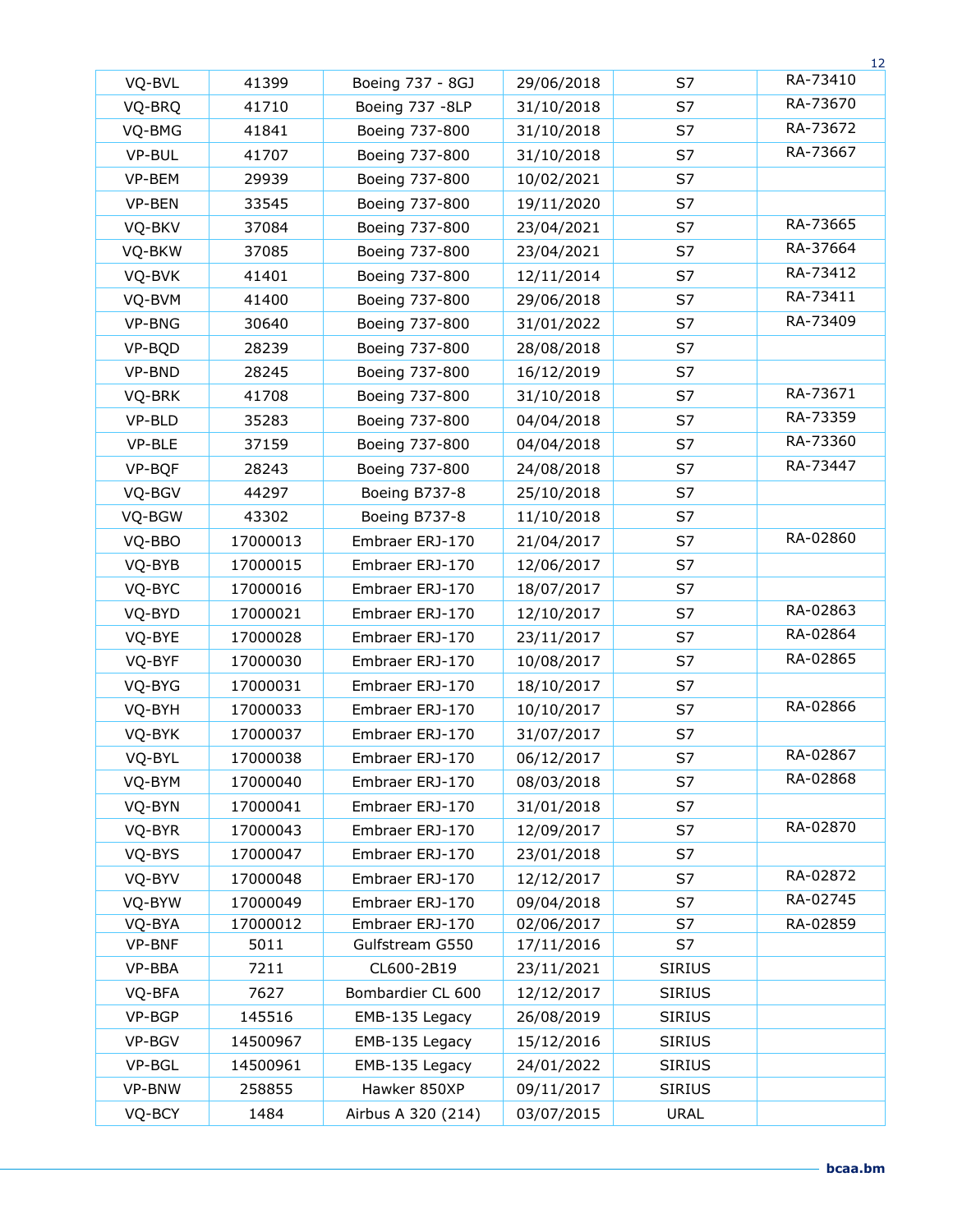|        |       |                     |            |             | 13       |
|--------|-------|---------------------|------------|-------------|----------|
| VQ-BFV | 1152  | Airbus A 320 (214)  | 01/11/2021 | <b>URAL</b> | RA-73806 |
| VQ-BFW | 2327  | Airbus A 320 (214)  | 22/08/2016 | URAL        | RA-73807 |
| VP-BKX | 3410  | Airbus A 320 (214)  | 22/03/2018 | <b>URAL</b> | RA-73803 |
| VP-BMF | 3712  | Airbus A 320 (214)  | 18/05/2021 | <b>URAL</b> | RA-73831 |
| VP-BQW | 2947  | Airbus A 320 (214)  | 22/03/2018 | <b>URAL</b> | RA-73835 |
| VQ-BAG | 1063  | Airbus A 320 (214)  | 21/10/2021 | URAL        | RA-73830 |
| VQ-BAX | 3778  | Airbus A 320 (214)  | 28/06/2021 | <b>URAL</b> | RA-73824 |
| VQ-BCI | 2623  | Airbus A 320 (214)  | 21/12/2021 | <b>URAL</b> | RA-73823 |
| VQ-BDJ | 2187  | Airbus A 320 (214)  | 22/08/2016 | <b>URAL</b> | RA-73829 |
| VP-BTZ | 3107  | Airbus A 320 (214)  | 01/09/2021 | <b>URAL</b> | RA-73809 |
| VQ-BTP | 3834  | Airbus A319 (112)   | 30/01/2017 | <b>URAL</b> | RA-73810 |
| VP-BJV | 1603  | Airbus A319 (112)   | 02/10/2017 | URAL        | RA-73811 |
| VQ-BTY | 3385  | Airbus A319 (112)   | 12/12/2016 | URAL        | RA-73815 |
| VQ-BTZ | 3388  | Airbus A319 (112)   | 06/12/2016 | URAL        | RA-73816 |
| VQ-BGI | 5055  | Airbus A320         | 13/09/2021 | URAL        | RA-73817 |
| VQ-BRE | 2998  | Airbus - 320-214    | 31/01/2022 | <b>URAL</b> | RA-73825 |
| VP-BBQ | 2278  | Airbus - A320-200   | 07/02/2019 | <b>URAL</b> | RA-73804 |
| VP-BKB | 3189  | Airbus A 320 (214)  | 31/01/2022 | URAL        | RA-73834 |
| VP-BMT | 2349  | Airbus A 320 (214)  | 26/02/2014 | URAL        | RA-73833 |
| VP-BMW | 2166  | Airbus A 320 (214)  | 26/02/2014 | URAL        | RA-73805 |
| VQ-BDM | 2175  | Airbus A 320 (214)  | 22/08/2016 | <b>URAL</b> | RA-73827 |
| VQ-BLO | 1751  | Airbus A 320 (214)  | 22/08/2016 | <b>URAL</b> | RA-73808 |
| VQ-BNI | 3472  | Airbus A 320 (214)  | 21/12/2021 | URAL        | RA-73828 |
| VQ-BQN | 3433  | Airbus A 320 (214)  | 21/12/2021 | URAL        | RA-73826 |
| VP-BDL | 2343  | Airbus A320-232     | 29/05/2018 | URAL        | RA-73819 |
| VQ-BGJ | 2376  | Airbus A320-232     | 01/11/2018 | URAL        | RA-73818 |
| VP-BRX | 9136  | Airbus A320-251N    | 29/12/2021 | <b>URAL</b> | RA-73820 |
| VP-BRY | 9154  | Airbus - A320-251N  | 23/12/2019 | <b>URAL</b> | RA-73822 |
| VP-BRZ | 9169  | Airbus A320-251N    | 12/09/2019 | <b>URAL</b> | RA-73821 |
| VP-BOP | 8955  | Airbus A321-251NX   | 30/10/2019 | URAL        | RA-73840 |
| VP-BIE | 3099  | Airbus A320-214     | 31/01/2022 | URAL        | RA-73832 |
| VQ-BKX | 10416 | Airbus A321-251Nx   | 14/07/2021 | <b>URAL</b> | RA-73836 |
| VQ-BKY | 10609 | Airbus A321 - 251NX | 28/04/2021 | <b>URAL</b> | RA-73837 |
| VQ-BGX | 1941  | Airbus A321 - 200   | 28/06/2018 | URAL        | RA-73844 |
| VQ-BGY | 2105  | Airbus A321 - 200   | 28/06/2018 | URAL        | RA-73799 |
| VP-BSW | 7206  | Airbus A321-200     | 05/06/2018 | URAL        | RA-73798 |
| VP-BSY | 7375  | Airbus A321-200     | 06/06/2018 | URAL        | RA-73797 |
| VP-BBH | 2862  | Airbus A321-231     | 29/09/2017 | <b>URAL</b> | RA-73842 |
| VP-BOQ | 9073  | Airbus A321-251NX   | 20/01/2020 | URAL        | RA-73839 |
| VP-BFI | 10476 | Airbus A321 - NEO   | 18/11/2021 | URAL        | RA-73802 |
| VP-BFJ | 10600 | Airbus A321 - NEO   | 31/01/2022 | URAL        | RA-73801 |
| VP-BFM | 10632 | Airbus A321- NEO    | 15/02/2022 | URAL        | RA-73800 |
| VP-BFO | 10667 | Airbus A321 - NEO   | 22/12/2021 | <b>URAL</b> | RA-73838 |
| VP-BIH | 4728  | Airbus A321-211     | 02/11/2017 | URAL        | RA-73792 |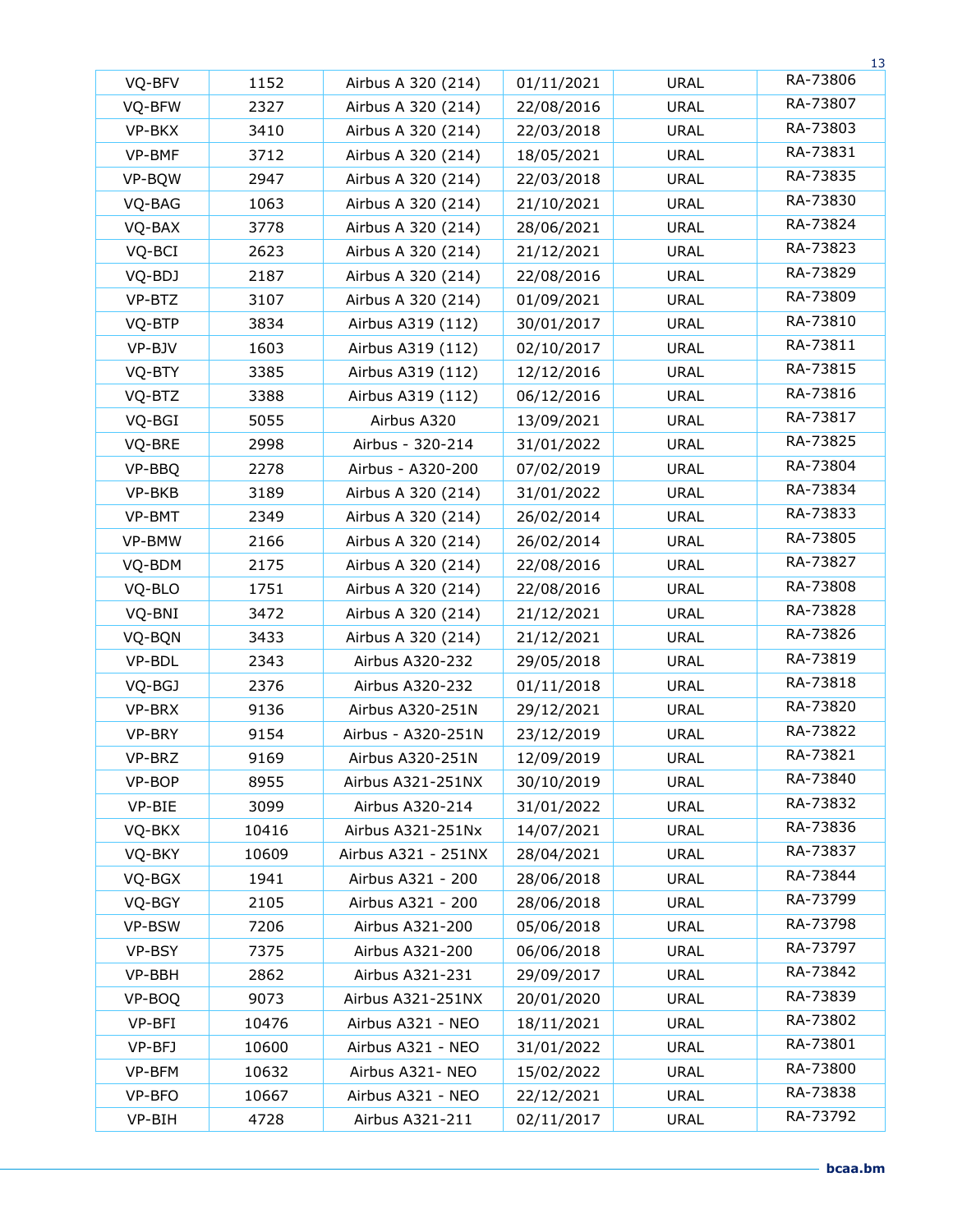|        |       |                  |            |             | 14       |
|--------|-------|------------------|------------|-------------|----------|
| VP-BVP | 2707  | Airbus A321-211  | 26/02/2014 | <b>URAL</b> | RA-73796 |
| VQ-BCX | 1720  | Airbus A321-211  | 26/02/2014 | <b>URAL</b> | RA-73795 |
| VQ-BKG | 991   | Airbus A321-211  | 14/07/2017 | <b>URAL</b> | RA-73794 |
| VQ-BOB | 1905  | Airbus A321-211  | 07/12/2021 | <b>URAL</b> | RA-73793 |
| VP-BVA | 4311  | Airbus A-321-231 | 09/11/2020 | <b>URAL</b> | RA-73841 |
| VP-BVF | 4277  | Airbus A-321-231 | 28/05/2020 | <b>URAL</b> | RA-73845 |
| VP-BVR | 4213  | Airbus A-321-231 | 18/03/2020 | <b>URAL</b> | RA-73843 |
| VQ-BCE | 2590  | Airbus A-321-231 | 12/12/2017 | <b>URAL</b> | RA-73846 |
| VQ-BLD | 945   | ATR-72 - 500     | 17/05/2011 | UT AIR      | RA-67684 |
| VQ-BLK | 975   | ATR 72-212A      | 28/10/2011 | UT AIR      | RA-67692 |
| VQ-BLL | 976   | ATR 72-212A      | 04/11/2011 | UT AIR      | RA-67695 |
| VQ-BLM | 980   | ATR 72-212A      | 25/11/2011 | UT AIR      | RA-67696 |
| VQ-BLN | 981   | ATR 72-212A      | 12/12/2011 | UT AIR      | RA-67697 |
| VQ-BMB | 984   | ATR 72-212A      | 19/12/2011 | UT AIR      | RA-67690 |
| VQ-BLH | 953   | ATR 72-212A      | 24/06/2011 | UT AIR      | RA-67688 |
| VQ-BLI | 963   | ATR 72-212A      | 17/06/2011 | UT AIR      | RA-67689 |
| VQ-BLJ | 965   | ATR 72-212A      | 17/06/2011 | UT AIR      | RA-67691 |
| VQ-BLC | 942   | ATR 72-500       | 17/05/2011 | UT AIR      | RA-67683 |
| VQ-BLE | 950   | ATR 72-500       | 25/05/2011 | UT AIR      | RA-67685 |
| VQ-BLF | 951   | ATR 72-500       | 31/05/2011 | UT AIR      | RA-67686 |
| VQ-BLG | 952   | ATR 72-500       | 21/06/2011 | UT AIR      | RA-67687 |
| VQ-BMA | 983   | ATR 72-500       | 15/12/2011 | UT AIR      | RA-67682 |
| VQ-BMD | 990   | ATR 72-500       | 17/02/2012 | UT AIR      | RA-67698 |
| VQ-BPS | 28909 | Boeing 737-500   | 19/08/2019 | UT AIR      |          |
| VQ-BDP | 34798 | Boeing 737-800   | 02/09/2021 | UT AIR      |          |
| VQ-BDY | 29685 | Boeing 737-800   | 10/08/2021 | UT AIR      |          |
| VQ-BLP | 31716 | Boeing 737-800   | 03/05/2021 | UT AIR      |          |
| VQ-BLT | 31765 | Boeing 737-800   | 06/05/2021 | UT AIR      |          |
| VQ-BDH | 29250 | Boeing 737-800   | 20/04/2018 | UT AIR      |          |
| VQ-BDG | 35072 | Boeing 737-800   | 18/04/2019 | UT AIR      |          |
| VQ-BDD | 37598 | Boeing 737-800   | 21/12/2020 | UT AIR      |          |
| VQ-BDR | 35828 | Boeing 737-800   | 01/04/2021 | UT AIR      |          |
| VQ-BPT | 39423 | Boeing 737-800   | 15/02/2021 | UT AIR      |          |
| VQ-BIP | 32684 | Boeing 737-700   | 10/09/2020 | YAKUTIA     | RA-73263 |
| VP-BIO | 30712 | Boeing 737-700   | 23/05/2019 | YAKUTIA     | RA-73262 |
| VQ-BGH | 28109 | Boeing 737-700   | 23/05/2018 | YAKUTIA     |          |
| VQ-BOY | 28825 | Boeing 737-800   | 10/06/2010 | YAKUTIA     |          |
| VP-BVE | 29889 | Boeing 737-800   | 22/04/2016 | YAKUTIA     | RA-73261 |
| VP-BDG | 30669 | Boeing B737      | 01/11/2019 | YAKUTIA     | RA-73260 |
| VP-BNS | 443   | DHC-8-300        | 18/07/2019 | YAKUTIA     | RA-67268 |
| VQ-BVH | 402   | DHC-8-300        | 06/10/2015 | YAKUTIA     |          |
| VQ-BVJ | 379   | DHC-8-300        | 21/12/2018 | YAKUTIA     | RA-67270 |
| VP-BHZ | 2419  | Airbus A320      | 04/02/2019 | YAMAL       | RA-73812 |